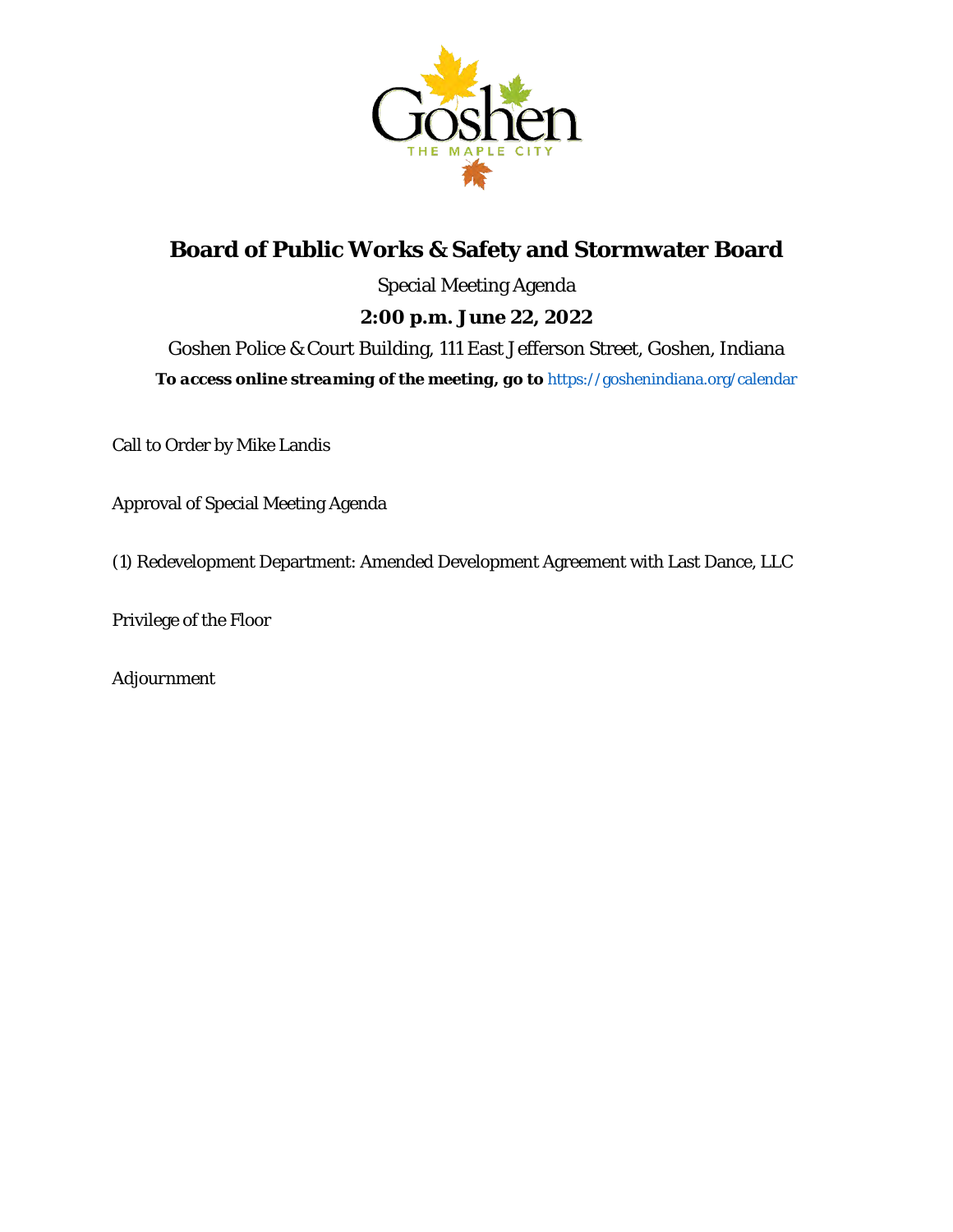

**Department of Community Development CITY OF GOSHEN**  204 East Jefferson Street, Suite 2 · Goshen, IN 46528-3405

Phone (574) 537-3824 • Fax (574) 533-8626 • TDD (574) 534-3185 communitydevelopment@goshencity.com • www.goshenindiana.org

# Memorandum

| TO:   | Board of Public Works & Safety                                                                                                              |
|-------|---------------------------------------------------------------------------------------------------------------------------------------------|
| FROM: | Becky Hutsell, Redevelopment Director                                                                                                       |
| RE:   | Request for Approval to Execute an Amended Development Agreement with Last<br>Dance, LLC for the East College Avenue Industrial Development |
| DATE: | June 22, 2022                                                                                                                               |

A Development Agreement with Last Dance, LLC was executed in June 2021 for the East College Avenue Industrial Development. At that time that this project was originally developed, it was anticipated that the overall project cost would be approximately \$15 million dollars. Staff and the Developer's team have worked together over the past year to fully design the project and bids were solicited in April of this year. Bids were opened on May 9, 2022 and were substantially higher than anticipated. Volatility of the supply chain and increased fuel costs are playing a significant role in the higher pricing. Overall, the project costs are now broken down as follows:

## **PROJECT BUDGET**

|                                                                        | <b>BID</b>      | 5% Contingency |
|------------------------------------------------------------------------|-----------------|----------------|
| Contract 1 – College/CR 31/Kercher Water Main Loop                     | \$5,354,383     | \$267,719      |
| Contract 2 – Earthwork/Drainage                                        | \$11,779,850    | \$588,992      |
| Contract 3 - Subdivision Utilities and Roadway Loop                    | \$7,270,000     | \$363,500      |
| Aggregate Bid (approx.)                                                | \$250,000       |                |
| Contract 4 - College Ave (updated estimates from May 9 <sup>th</sup> ) | \$1,000,000     |                |
| CR 33 Reclamation (Interlocal Agreement for detour route)              | \$154,000       |                |
| <b>BID TOTAL</b>                                                       | \$25,808,233    |                |
| <b>CONTINGENCY TOTAL</b>                                               | \$1,220,211     |                |
| <b>TIF Funding Commitment</b>                                          | $(\$5,350,000)$ |                |
| Interlocal with Elkhart County for Drainage                            | $(\$300,000)$   |                |
| <b>Remaining Balance</b>                                               | \$21,378,444    |                |

We're requesting approval to execute an Amended Development Agreement that includes the following changes to the original agreement:

1. Maximum bond amount increased to \$21,378,444. Bond to be issued by the City and purchased by the Developer or an associated entity.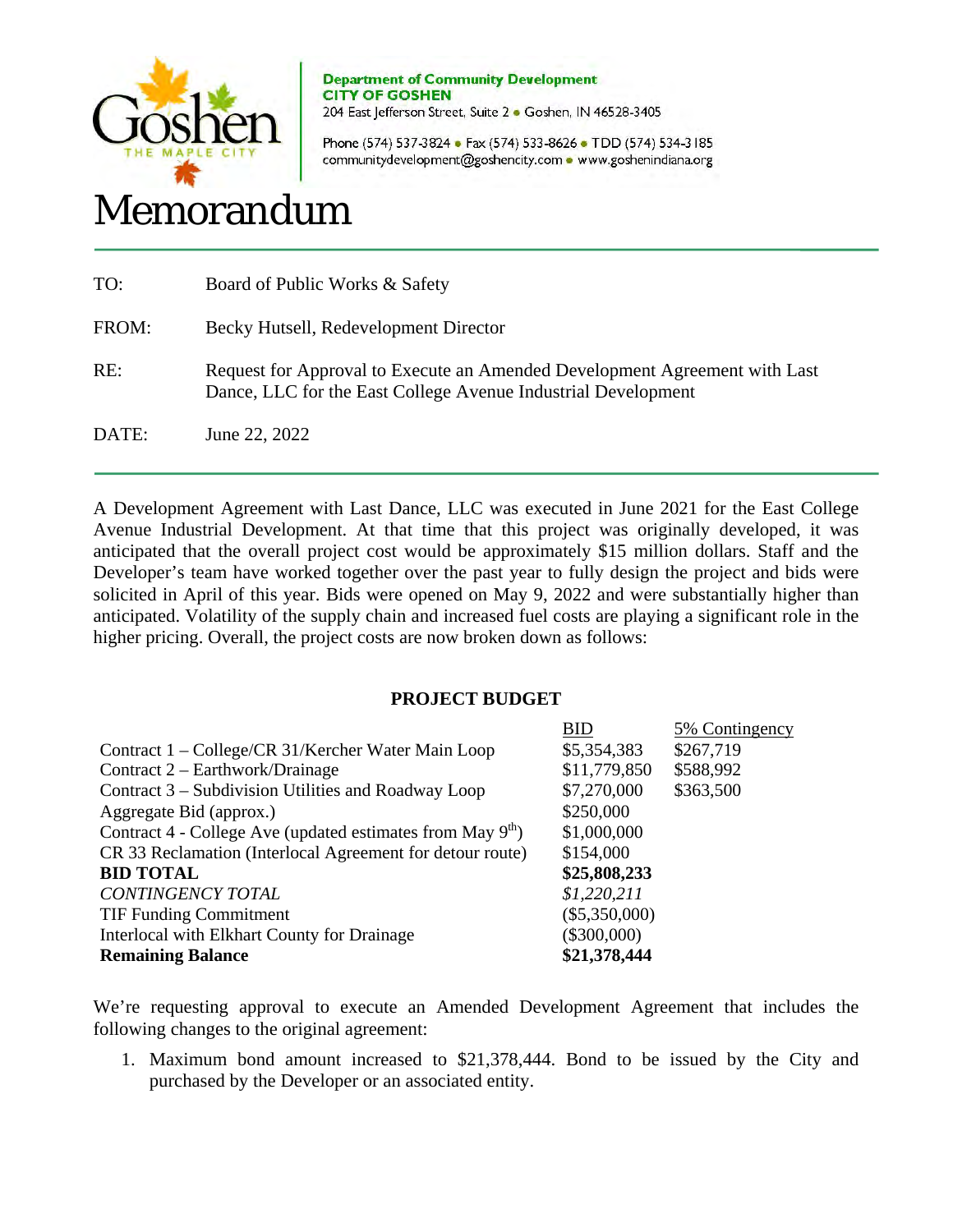- 2. 100% TIF Pledge from the College Avenue TIF extended from 20 years to 25 years to maximize payment for the Developer.
- 3. City to complete College Avenue Reconstruction portion of the project as an LPA project. Developer is committing to fund the City's 20% contribution up to \$1,000,000.
- 4. Developer's commitment to annex four (4) additional parcels of real estate adjacent to previously annexed properties.

As previously noted, bond repayment is only satisfied if the development generates sufficient TIF revenues. The initial agreement included a commitment to construct six (6) buildings. There are, however, ten (10) development lots on the north side of College Avenue with additional development potential on the southern parcel. If revenues fall short, it will be the Developer's responsibility to repay the bond and they are essentially assuming all risk. If project costs are less than the bond total, remaining funds held by a bond trustee will be returned to the Developer.

All remaining terms of the previous agreement remain the same. A copy of the full agreement is attached.

We are requesting the Board's approval to execute the Amended Development Agreement with the terms detailed above. Provided all approvals are granted, bond closing is tentatively scheduled for June 23rd and Contracts 1, 2 and 3 will be permitted to proceed.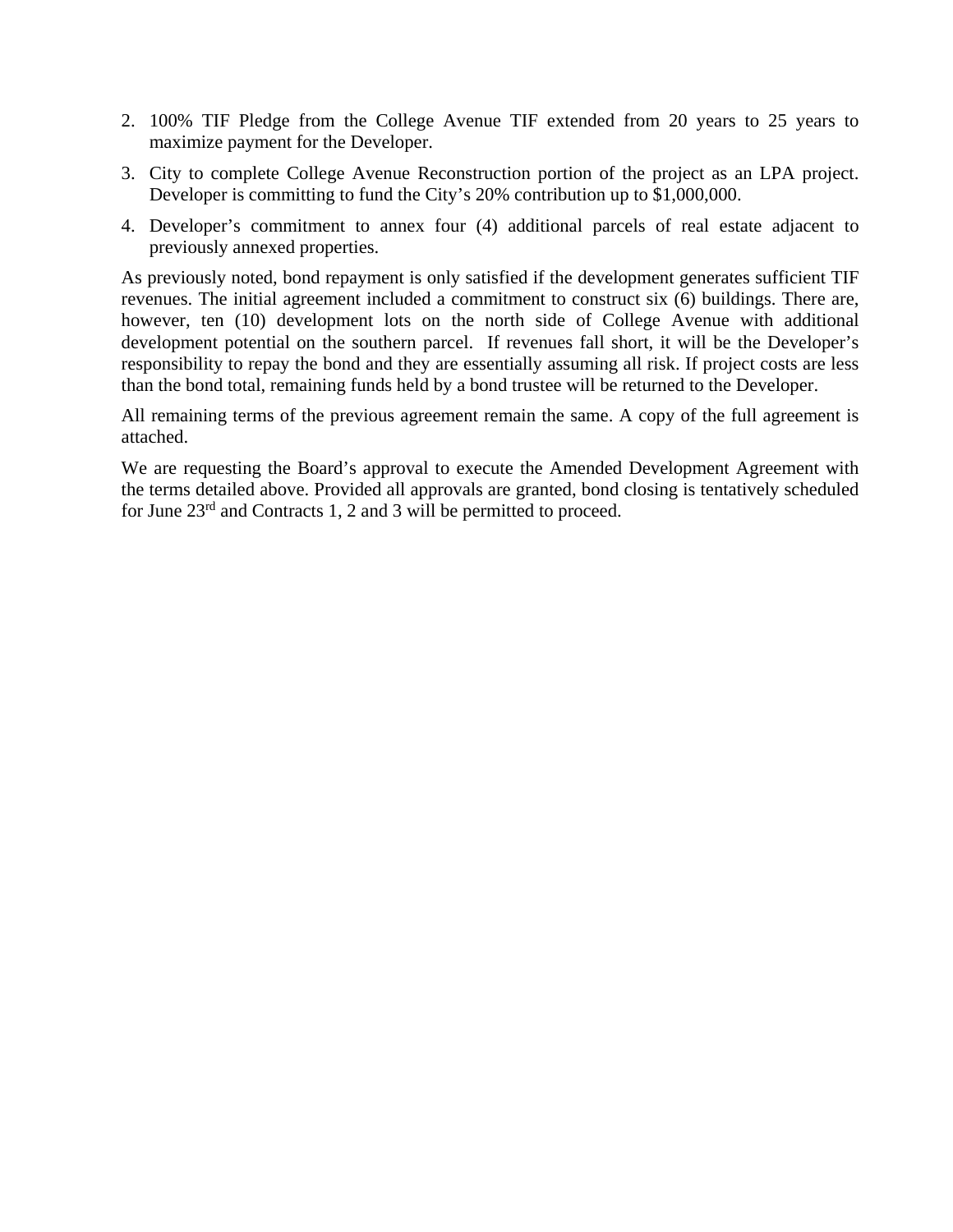## **AMENDED DEVELOPMENT AGREEMENT**

THIS AMENDED DEVELOPMENT AGREEMENT (sometimes referred to herein as the "Agreement" or "agreement") is entered into on \_\_\_\_\_\_\_\_\_\_\_\_\_\_\_\_\_\_\_\_, 2022, and amends the Development Agreement, dated June 16, 2021, entered into among the City of Goshen, Indiana, a municipal corporation and political subdivision of the State of Indiana, acting through the Goshen Common Council and the Goshen Board of Public Works and Safety (collectively, the "City of Goshen"), the Goshen Redevelopment Commission (the Goshen Redevelopment Commission and the City of Goshen, collectively, the "City"), and Last Dance, LLC (referred to as "Developer").

#### **RECITALS**

WHEREAS this agreement provides for the development of three (3) tracts of real estate in accordance with the terms and conditions set forth in this agreement. The tracts are identified as Tract 1, Tract 2 and Tract 3 on the map attached to this agreement as Exhibit A and more particularly described in Exhibit B and hereinafter referred to as "subject real estate."

WHEREAS the real estate identified as Tract 1 in Exhibits A and B is partially owned by Developer with an additional portion being owned by Ryan Thwaits and the remaining portion being owned by Ryan Thwaits who owns an undivided one-half (½) interest in the real estate identified together with Douglas W. Thwaits and Nancy L. Thwaits, husband and wife, who own the other undivided one-half (½) interest.

WHEREAS Ryan Thwaits owns the real estate identified as Tract 2 and Tract 3 in Exhibits A and B.

In consideration of mutual covenants contained in this agreement, City and Developer now agree as follows:

## **AUTHORITY**

This agreement is entered into in accordance with Indiana Code §36-4-3-21.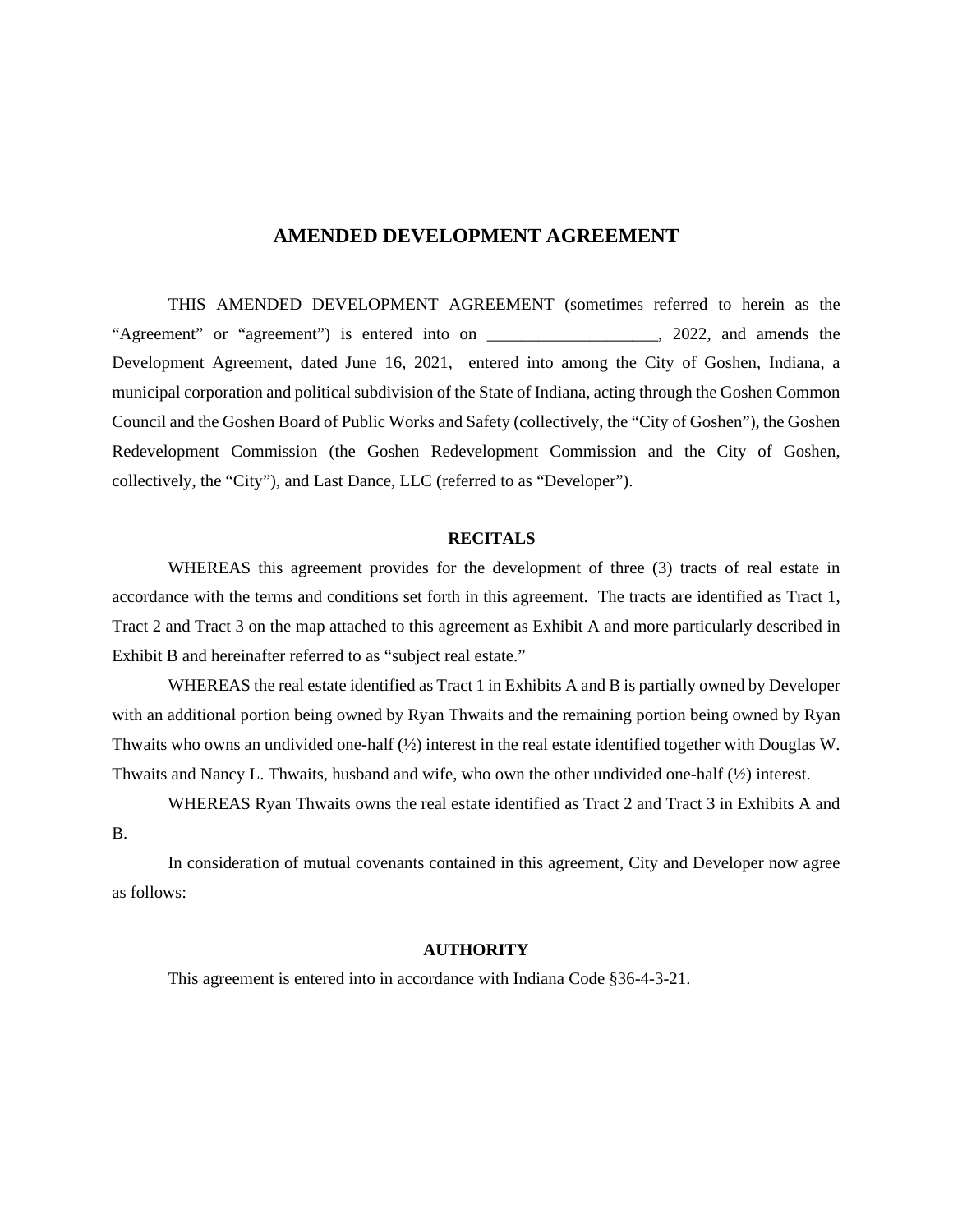#### **TERM OF THE AGREEMENT**

The term of this agreement begins upon execution of this agreement by City and Developer and upon the agreement's approval by the Goshen Common Council, the Goshen Redevelopment Commission and the Goshen Board of Public Works and Safety and ends when City and Developer have fulfilled all obligations set forth in this agreement.

#### **DEVELOPMENT AREA DESCRIBED**

- 1. This agreement concerns the development of twelve (12) parcels of real estate, consisting of three tracts, generally located along College Avenue (County Road 36), east of the railroad tracks and west of County Road 31. The tracts are identified as Tract 1, Tract 2 and Tract 3 on the map attached to this agreement as Exhibit A, and are more particularly described in Exhibit B.
- 2. The real estate identified as Tract 1 in Exhibits A and B consists of eight (8) parcels of real estate that are currently located within the corporate limits of the City of Goshen. This real estate shall be referred to individually as the "Tract 1 real estate." The Developer warrants that it owns the Tract 1 real estate, together with the other owners set forth above.
- 3. The real estate identified as Tract 2 in Exhibits A and B consists of three (3) parcels of real estate located on the north side of College Avenue/County Road 36 and is currently located outside the corporate limits of the City of Goshen. This real estate shall be referred to individually as the "Tract 2 real estate." Ryan Thwaits warrants that he is the owner of the Tract 2 real estate.
- 4. The real estate identified as Tract 3 in Exhibits A and B consists of one (1) parcels of real estate located on the south side of College Avenue/County Road 36 and is currently located outside the corporate limits of the City of Goshen but adjacent to Tract 1. This real estate shall be referred to individually as the "Tract 3 real estate." Ryan Thwaits warrants that he is the owner of the Tract 3 real estate.
- 5. For the purposes of this agreement, the Tract 1 real estate, Tract 2 real estate and Tract 3 real estate may be collectively referred to as "subject real estate."

#### **WATER SERVICES AND WATER BUILDING LINE CONSTRUCTION**

- 1. Developer will pay City's standard water connection fee for each parcel of the subject real estate at the time that any building on such parcel is connected to the City's water system.
- 2. Developer will design, construct and maintain at Developer's expense any water building line that is necessary for the proper connection of any building on the subject real estate to City's water main.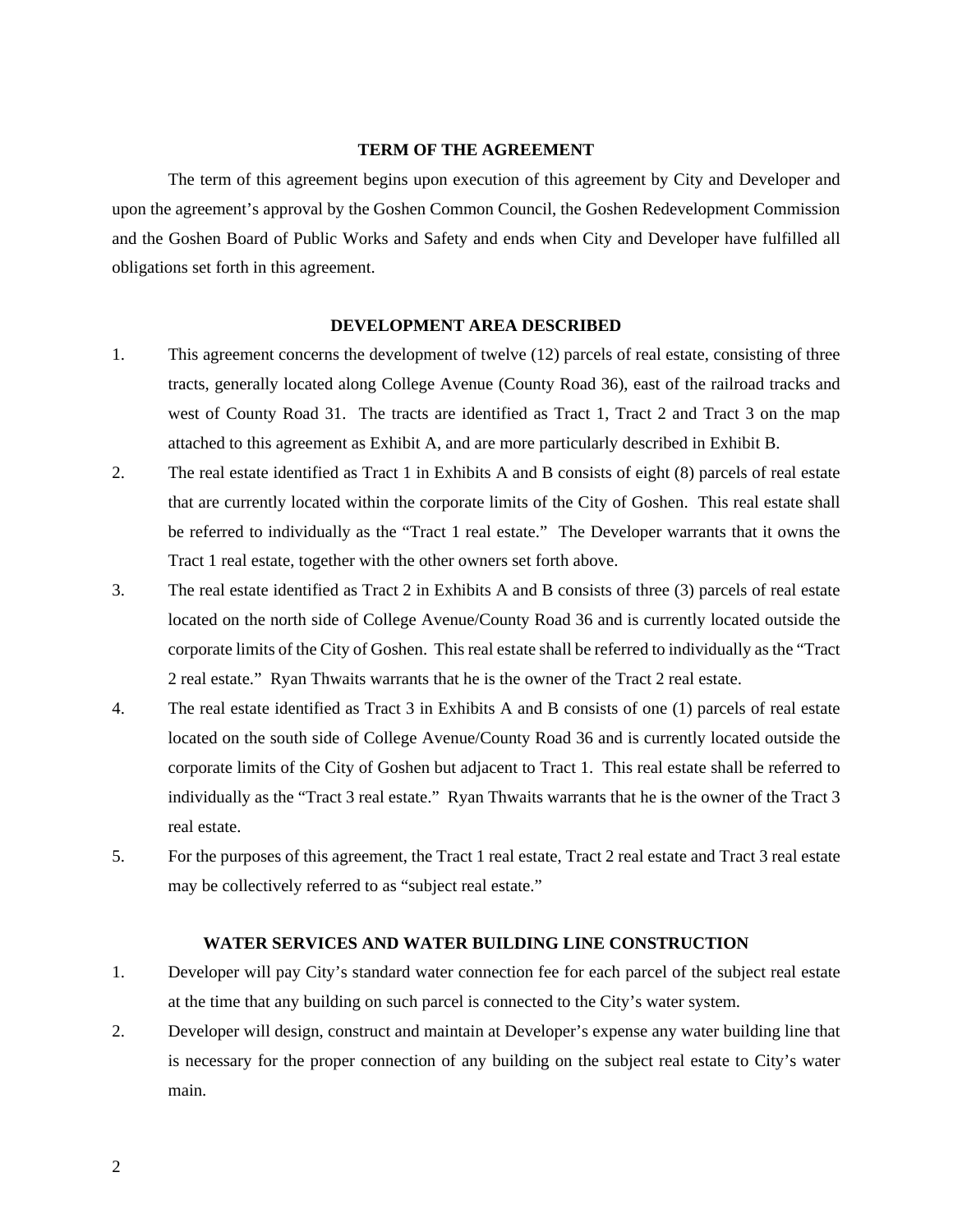- 3. Developer will pay City's standard fee for any water building line inspection and for any subsequent water connections on any parcel of the subject real estate.
- 4. Developer agrees to provide any proposed plans and specifications for the construction of water building lines to City's Engineering Department for review and approval before commencing construction of such building lines.
- 5. Developer will pay City's standard fees for water meters, meter horns, and any applicable taxes for any building constructed on any parcel of the subject real estate.
- 6. Once water building lines and water mains are designed and approved for construction, City and Developer shall clearly designate which are water building lines and which are water mains. Developer shall maintain at Developer's expense all water building lines on the subject real estate. City will maintain at City's expense all water mains on the subject real estate.

## **WATER MAIN CONSTRUCTION**

- 1. City agrees to bid, construct and provide the funding for a water main within the City's right-ofway (existing and to be acquired) of sufficient size to properly provide water to the subject real estate. The water main will be constructed along College Avenue (County Road 36) beginning at the end of the City's existing water main on College Avenue. The new water main will run under the railroad tracks, east to County Road 31, then south on County Road 31 to County Road 38, then west on County Road 38 connecting to the existing City water main approximately 420 feet west of the centerline of CR 31 ("Water Main Project"). City agrees to complete the Water Main Project within five hundred forty-five (545) days after execution of this Agreement and approval of plats, subject to availability of materials.
- 2. Other than as set forth below, the City funding for the water main loop will come from tax increment financing ("TIF") revenues from the Southeast Allocation Area ("Southeast Allocation Area") of the Redevelopment District of the City (the "District"). The City agrees to contribute from the Southeast Allocation Area for the Water Main Project an amount not to exceed Five Million Three Hundred Fifty Thousand Dollars (\$5,350,000) (the "City's Water Main Contribution").
- 3. Developer has developed plans and specifications for the Water Main Project at Developer's cost and the City has approved such plans and specifications and has bid the Sewer Main Project pursuant to such plans and specifications.
- 4. No building requiring water service may be occupied until Developer has constructed the required water building lines to properly service the building at Developer's expense and City's water main extension project is completed except as noted in paragraph 6 below.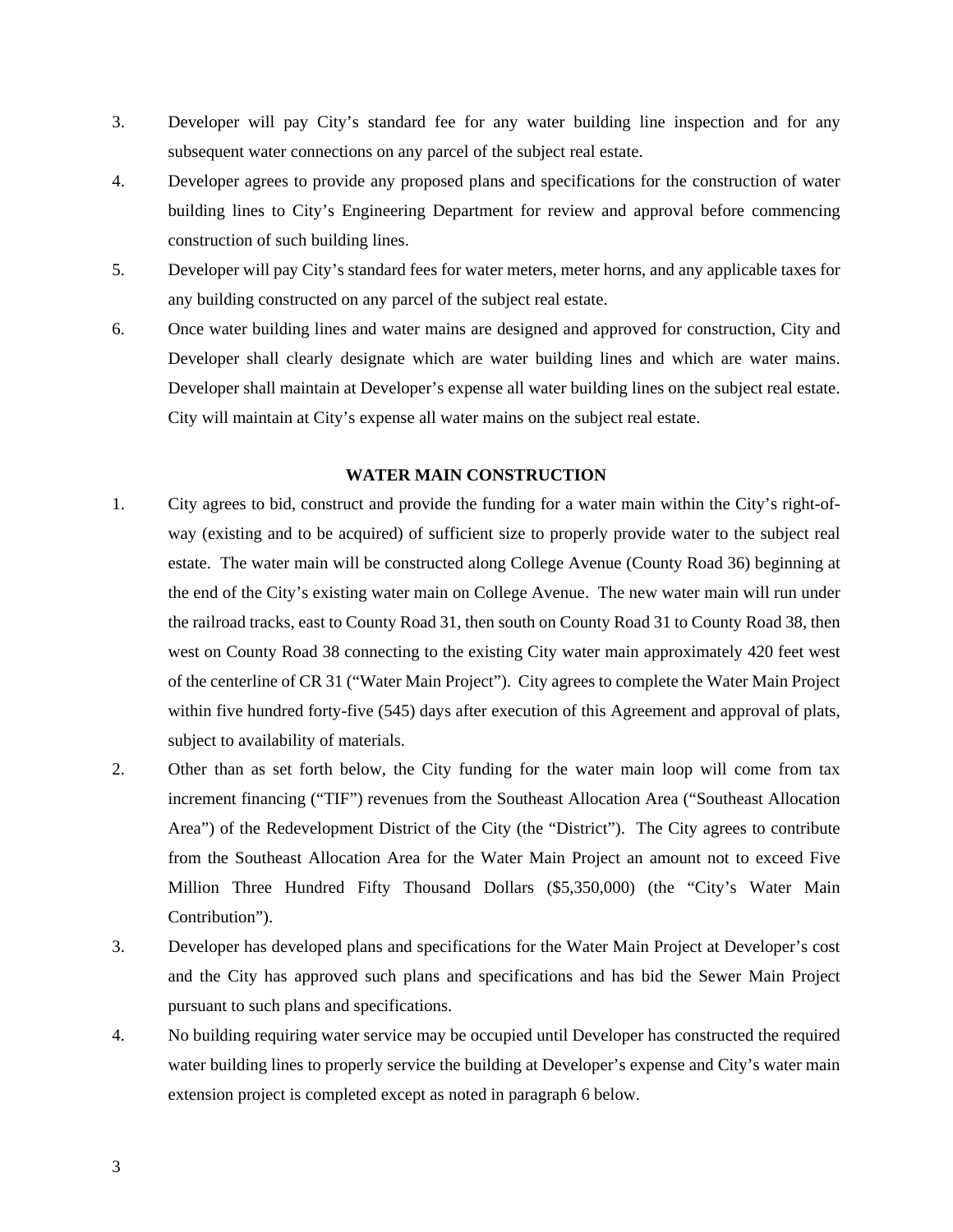- 5. Developer agrees to donate any rights-of-way or easements necessary to construct or maintain the water main to the extent that Developer owns the real estate from which the rights-of-way or easements are needed. City will acquire any rights-of-way or easements needed to construct the water main loop at City's expense other than from real estate owned by Developer.
- 6. City acknowledges that bids for and construction of the Water Main Project have been subject to delay and, as such, to the extent the construction of any of the Developer Facilities (as defined herein) will be complete and ready for occupancy prior by November 30, 2022, the City will use its best efforts to support a State variance and/or any other necessary approval to allow Developer to operate any such facility with water provided by one or more wells to be installed by the Developer in order to allow Developer to receive a certificate of occupancy and operate such facility at the time of completion of such facility. Such temporary measures shall be allowed to continue for a period of time not to exceed two months after completion of the Water Main Project.

#### **SEWER SERVICES AND SEWER BUILDING LINE CONSTRUCTION**

- 1. Developer will pay City's standard sewer connection fee for any parcel in the subject real estate and owned in whole or in part by the Developer or Ryan Thwaits, at the time that any building on such a parcel is connected to the City's sewer system.
- 2. Developer will pay City's standard fee for any sewer building line inspection and for any sewer building line connection on any parcel of the subject real estate.
- 3. Developer will construct and maintain at Developer's expense any sewer building line that is necessary for the proper connection of any building to City's sewer main.
- 4. Developer agrees to provide any proposed plans and specifications for the construction of any sewer building lines to City's Engineering Department for review and approval before commencing construction of such building lines.
- 5. Developer will pay City's standard fee for any meter necessary to properly measure sewer usage.
- 6. Once sewer building lines and sewer mains are designed and approved for construction, City and Developer shall clearly designate which are sewer building lines and which are sewer mains. Developer shall maintain at Developer's expense all sewer building lines on the subject real estate. City will maintain at City's expense all sewer mains on the subject real estate.

## **SEWER MAIN CONSTRUCTION**

1. City agrees to bid and construct all public sewer mains as well as any lift station or other appurtenant facilities needed to properly provide sewer service to the subject real estate (collectively, the "Sewer Main Project") from bond proceeds to be issued by City and purchased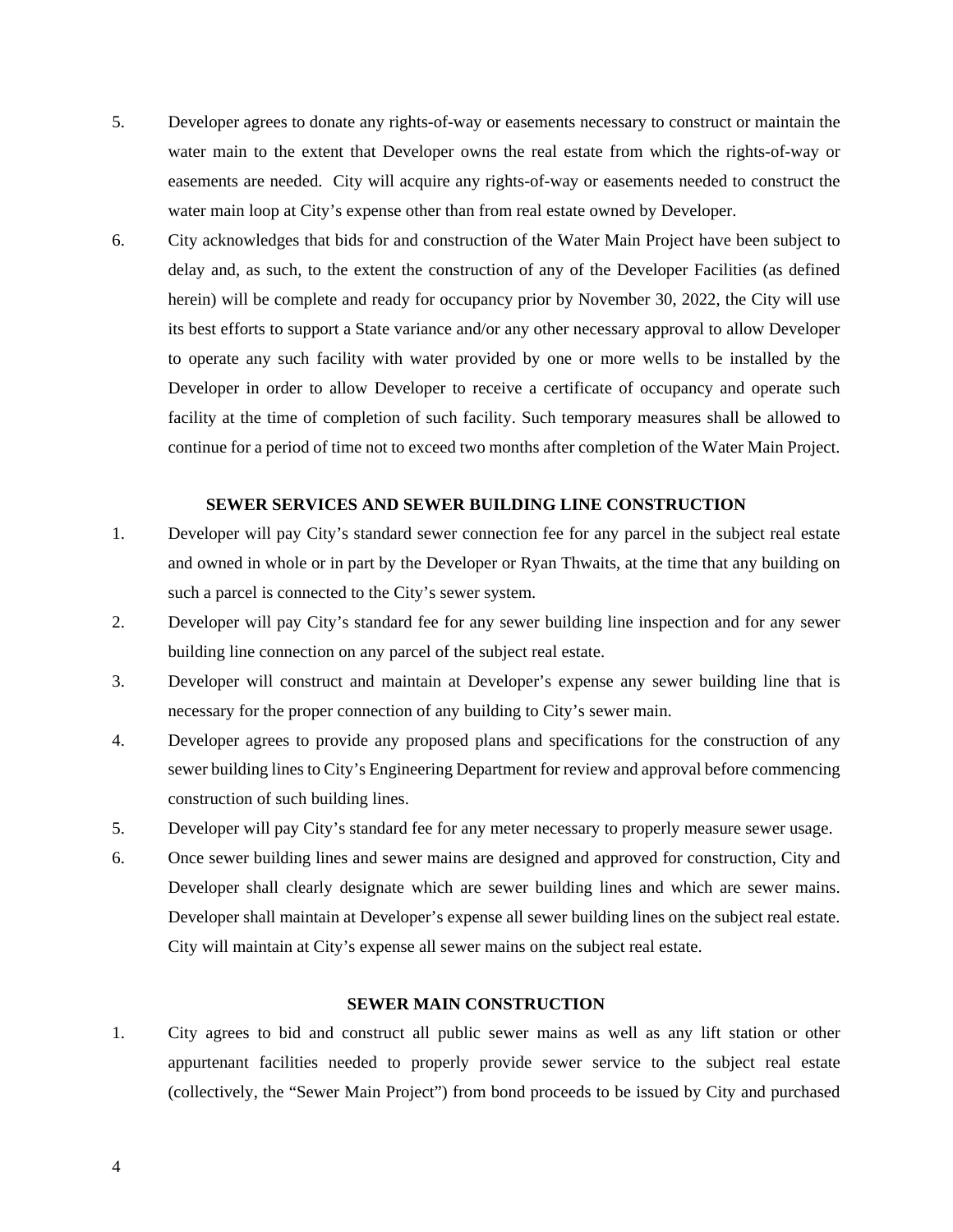by Developer. City agrees to complete the Sewer Main Project within five hundred forty-five (545) days after the execution of this Agreement and approval of plats, subject to availability of materials. If the bond proceeds are not sufficient to completely fund the sewer main and other infrastructure improvements described in this agreement which are to be paid from the bond proceeds, the Developer will initially provide the additional funds. Any additional funds from TIF revenues generated from the College Avenue Allocation Area shall be applied by the City to repay Developer for such additional funds except as provided in paragraph 9 under the Project Funding section. City shall provide an alternative method for sewage disposal for any Developer Facility that is complete and ready for occupancy prior to November 30, 2022 for a period of time not to exceed two months after completion of the Sewer Main Project.

#### 2. for a period of time not to exceed nine (9) months

- 3.2. Developer has developed plans and specifications for all components of the Sewer Main Project and the City has approved such plans and specifications and has bid the Sewer Main Project pursuant to such plans and specifications.
- 4.3. No building requiring sewer service may be occupied until the sewer main extension project is completed or before Developer has constructed the required sewer building lines to properly service any building to connect to City sewer except as noted in paragraph 1 above.
- 5.4. Developer agrees to donate any rights-of-way or easements necessary to construct and maintain the sewer main to the extent that Developer owns the real estate from which the rights-of-way or easements are needed. City will acquire any rights-of-way or easements needed to construct the sewer main at City's expense other than from real estate owned by Developer.
- 6.5. The sewer main constructed in the City's rights-of-way along College Avenue or immediately adjacent to the College Avenue rights-of-way will be a public sewer main and will be maintained at City's expense.

#### **COLLEGE AVENUE IMPROVEMENTS, SIDEWALKS, STORM SEWER AND STORMWATER RETENTION**

- 1. Except as otherwise designated by the parties after design is completed, the roads within the subject real estate will be public roads. For any private roads, Developer will be responsible for all costs for the construction of such roads and for all maintenance of such roads.
- 2. Developer agrees to design at Developer's expense a ten-foot (10') sidewalk (the "Sidewalk") along the north side of College Avenue (County Road 36) beginning on the east side of the railroad tracks and extending to the eastern boundary of the subject real estate. City will review and approve the proposed design and plan specifications prior to finalization of the design and plan specifications.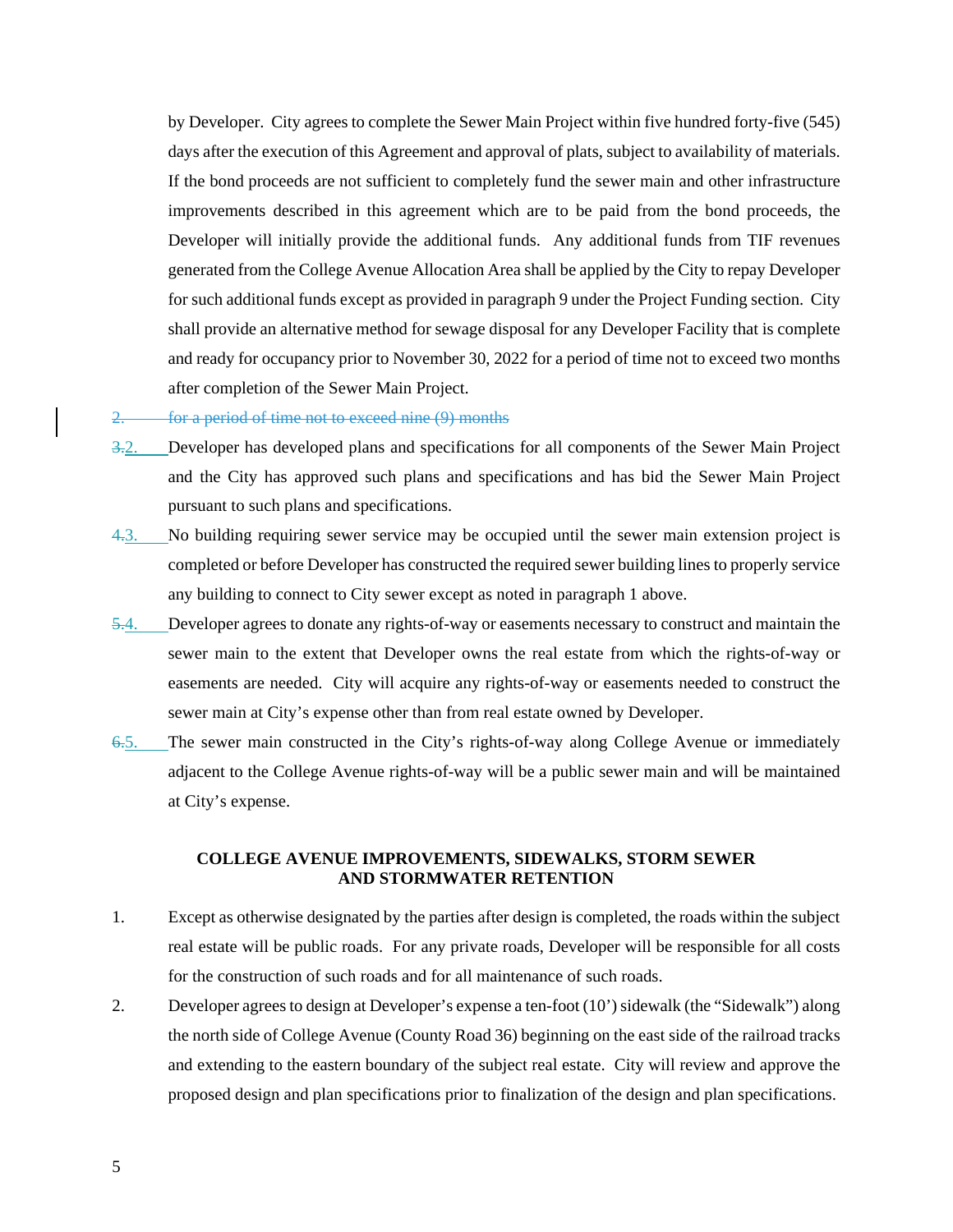- 3. City agrees to bid and construct the Sidewalk at City's expense. City will also bid and construct curbs and gutters (the "College Avenue Curbs and Gutters") for College Avenue (County Road 36) from the railroad tracks to the eastern boundary of the subject real estate with twenty percent (20%) of the cost of such, up to a maximum amount of one million dollars (\$1,000,000.00), to be paid from available bond proceeds.
- 4. Developer agrees to design, at Developer's expense, flood routing and control and stormwater retention, including side ditches and culverts and ponds for the subject real estate. The overall storm water system will be designed to accommodate a National Oceanic and Atmospheric Administration (NOAA) Atlas-14 rain event, with the exception of the ponds, which have capacity designed to accommodate the Elkhart County Highway's 2017 Street Standards. The design plans must be approved by the City Engineer and determined to be consistent with the City of Goshen Storm Water Ordinance. In addition, the stormwater plan and facilities constructed must adequately detain stormwater from the real estate north and east of the subject real estate which migrates to the subject real estate.
- 5. City agrees to construct from bond proceeds to be issued by City and purchased by Developer the storm water retention projects described in paragraph 4 above (the "Storm Water Project").
- 6. City will commence the bidding process for the College Avenue Roadway Improvements (as defined herein) in sufficient time for such improvements to be constructed during the 2026 construction season. Plans and design specifications for the College Avenue improvements, sidewalk, and associated storm sewer facilities must be finalized in sufficient time to allow construction in 2026.
- 7. Developer agrees to donate any rights-of-way or grant any easements needed from property that Developer owns for the College Avenue road, sewer, and water utility projects. Developer specifically agrees to grant City rights-of-way adjacent to College Avenue (County Road 36) so that City has a minimum of forty feet (40') of right-of-way measured from the centerline of College Avenue (County Road 36). Developer agrees to design the flood routing and control and stormwater retention, including side ditches, culverts and ponds, as common areas incorporated into the subdivision plat that will remain owned and maintained by the Developer. The sewer main shall be constructed within an easement to the City and it will be dedicated to and maintained by the City.
- 8. Developer will be required to dedicate all rights-of-way and easements needed for public roads within the subject real estate. The road must have been constructed in a manner that meets all City requirements in order for City to accept the road as a public road. If City accepts dedication of the road, City will assume future maintenance of the public road.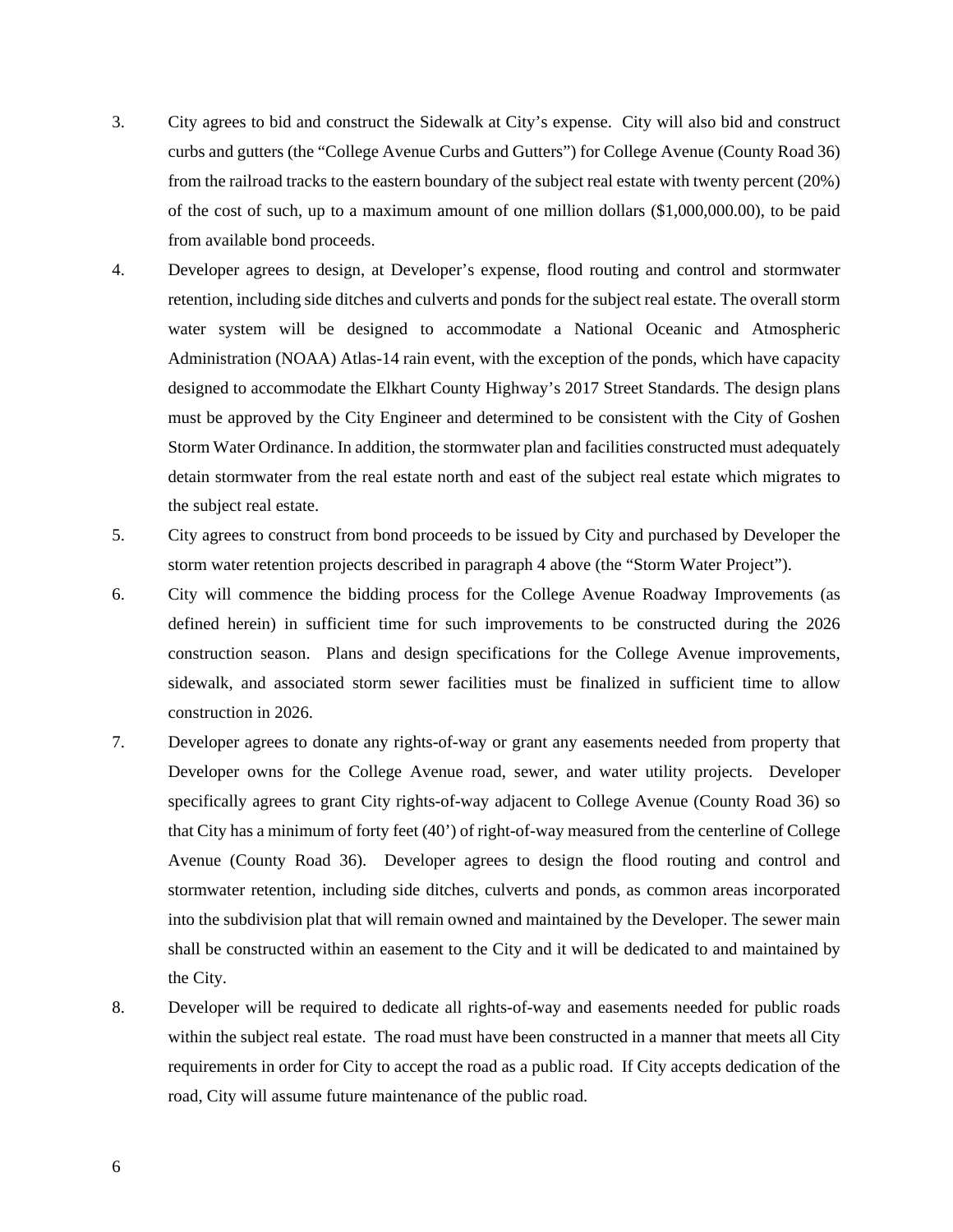9. City agrees to complete the construction of all improvements as set forth in this section within five hundred forty-five (545) days after execution off this Agreement and approval of plats, subject to availability of materials.

#### **PROJECT FINANCING**

- 1. The City, for and on behalf of the District, will issue Economic Development Revenue Bonds (the "Bonds") to be purchased by Developer, or such entity designated by Developer (the "Bond Purchaser"), to fund the infrastructure projects listed in paragraphs 2 and 3 of this section below. The financial parameters of the Bond are set forth in paragraph 6 of this section below. The Bonds will be paid by the District solely from TIF revenues generated by a separate allocation area to be comprised of the subject real estate (the "College Avenue Allocation Area"), and any Future Development Area (as defined herein) TIF revenues as set forth in paragraph 9 of this Project Financing section of the Agreement. If the TIF revenues generated by improvements in the College Avenue Allocation Area are insufficient to make the Bond payments, the City's payments to Developer will be delayed until there are sufficient TIF revenues generated from the College Avenue Allocation Area to make such payments. City will not pay a penalty or any additional interest to Developer as long as no TIF revenues generated from the College Avenue Allocation Area are used by City for any purpose other than the repayment of the Bonds.
- 2. The following infrastructure projects are to be paid from Bond proceeds which will be reimbursed from TIF revenues solely generated by the College Avenue Allocation Area for the following projects:
	- a. Construction of the Stormwater Project.
	- b. Construction of the Sewer Main Project.
	- c. Construction of the Water Main Project, to the extent such costs exceed the City's Water Main Contribution.
	- d. Construction of public roads within the subject real estate.
- 3. The following infrastructure projects are to be paid partially from Bond proceeds which will be reimbursed from TIF revenues solely generated by the College Avenue Allocation Area for the following projects:
	- a. College Avenue roadway improvements (the "College Avenue Roadway Improvements") including the Sidewalk, the College Avenue Curbs and Gutters, and road resurfacing, widening and repair (including turn lanes) for College Avenue.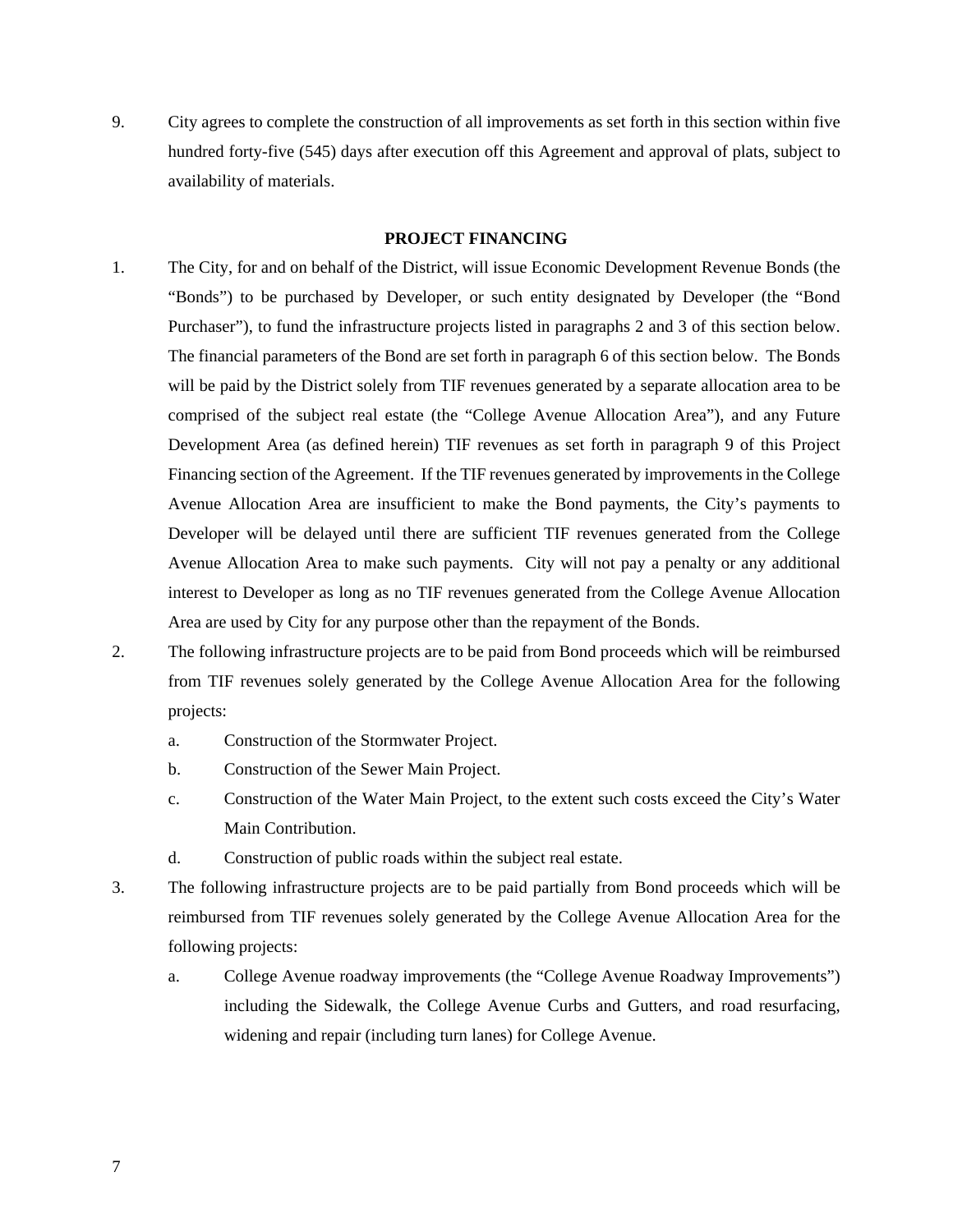Bond proceeds shall pay twenty percent (20%) of the cost of the College Avenue Roadway Improvements, up to the maximum amount of One Million Dollars (\$1,000,000.00) (the "College Avenue Bond Project Amount").

- 4. In addition to the projects to be funded by Bond proceeds, City agrees to commit TIF revenues from the Southeast Allocation Area or a consolidated allocation area that includes the current Southeast Allocation Area to pay for real estate acquisition and to bid and construct the following infrastructure improvements:
	- a. A water main loop from College Ave to County Road 31 to Kercher Road (County Road 38) to just East of Century Drive
- 5. These projects do not include the construction of the sanitary sewer building lines and water building lines that connect buildings on the subject real estate to public water mains and sewer mains.
- 6. Based upon the bids received by the City on May 9, 2022 for the various projects listed in paragraph 2 of this section above (collectively, the "Bid Projects"), shown as "Contract 1," "Contract 2," and "Contract 3" in the in the Project Budget attached hereto as Exhibit C (the "Project Budget"), and the estimate of the costs of the College Avenue Roadway Improvements, shown as "Contract 4" in the Project Budget, the City has agreed to issue and the Developer will cause the Bond Purchaser to purchase the Bonds in aggregate amount not to exceed Twenty-Four Million Eighty-Four Thousand Dollars (\$24,084,000.00). Based upon the TIF projections completed by Baker Tilly Municipal Advisors, LLC, and attached to this Agreement as Exhibit D, the Developer's committed investment in the College Avenue Allocation Area would need to be assessed at 95% of the actual construction costs for the planned six (6) buildings in order for there to be sufficient coverage from TIF revenues from the College Avenue Allocation Area to pay all of the debt service owing on the Bonds. All TIF revenues generated from the College Avenue Allocation Area will be used to repay the Bonds. The Bonds will have a final maturity no later than twenty-five (25) years after the date of issuance of the Bonds, and will bear interest at an interest rate of four percent (4%) per annum. The Developer may not assign its rights and obligations under this Agreement without the express prior written consent of the City (which shall not be unreasonably withheld); provided, however, that the Developer may transfer all or a portion of its rights and obligations hereunder to an affiliate of the Developer upon notice to but without the consent of the City, but any such transfer to such affiliate shall not have the effect of releasing the Developer from its obligations hereunder. For purposes of clarity, the City shall not unreasonably withhold its consent to the assumption of this Agreement, the Financing Agreement for the Bonds and the documents related to either of the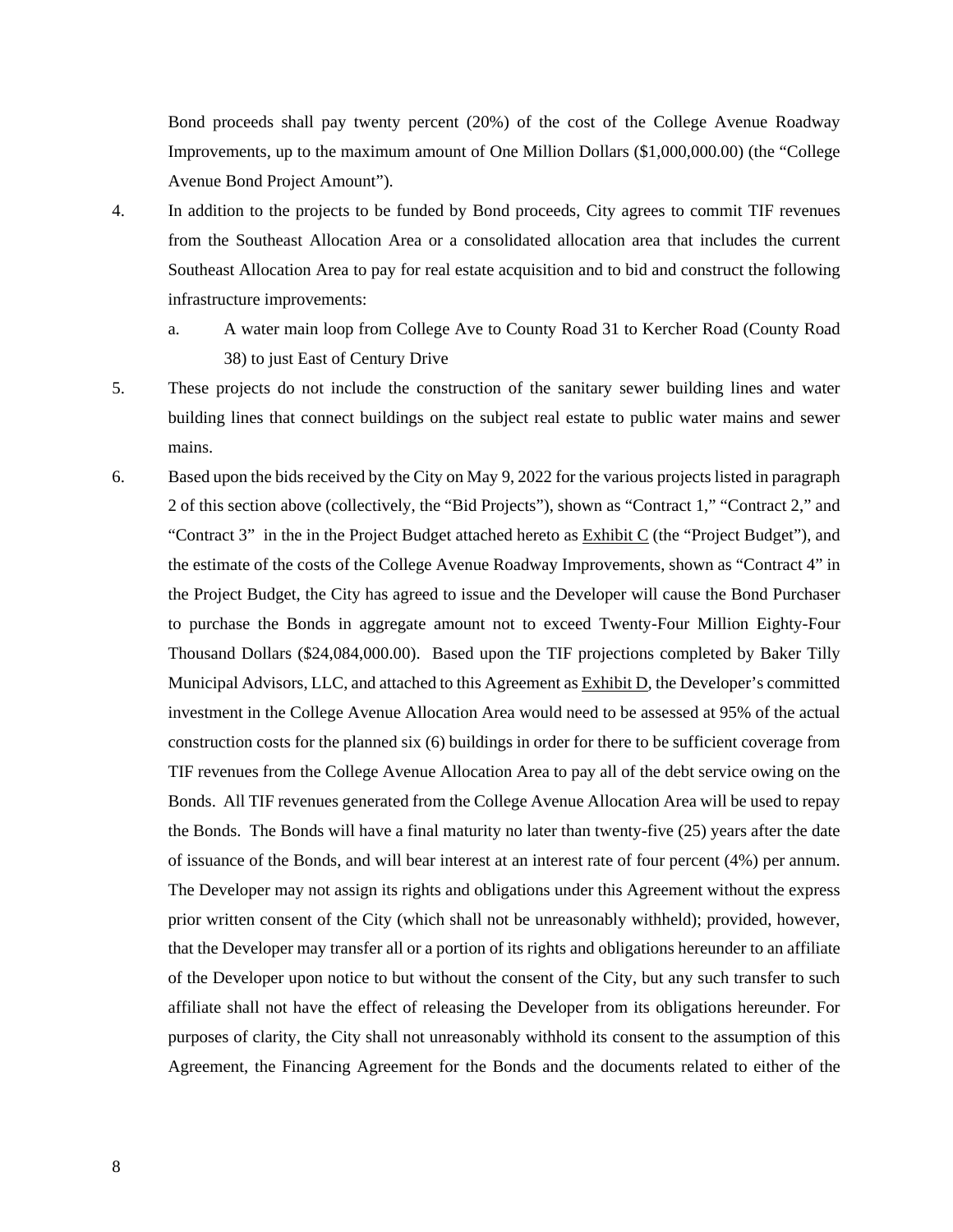forgoing by any subsequent owner of the Developer Facilities, and in such event, Developer shall be released from all obligations under the aforesaid documents and agreements.

- 7. If the Bond proceeds are not sufficient to completely fund the projects outline in paragraphs 2 and 3 above, the Developer will provide the additional funds needed to complete the projects. Any additional funds from TIF revenues generated by the College Avenue Allocation Area shall be applied by the City to repay Developer for such additional funds if excess revenues remain following bond repayment as detailed in this agreement.
- 8. If the net Bond proceeds are not used entirely for the projects in paragraph 2 above, the unused Bond proceeds will be held by the bond trustee specifically for the College Avenue portion of the project, which is to be bid at a later date.
- 8. If the net Bond proceeds are not used entirely for the Bid Projects and the College Avenue Project Amount, the unused Bond proceeds will be applied to affect a mandatory redemption of the outstanding Bonds in an amount equal to such unused Bond proceeds.
- 9. All TIF revenues generated from the College Avenue Allocation Area will be used exclusively for payment of debt service on the Bonds until the Bonds are paid in full. In addition to TIF revenues generated from development in the College Avenue Allocation Area, twenty-five percent (25%) of TIF revenues generated by future industrial development within the area east of the railroad to County Road 31, south to Kercher Road and then west to Century Drive will be used for Bond repayment if such new development substantially benefits from the infrastructure improvements funded by the Bond issued by City and purchased by Developer.
- 10. City agrees to complete the construction of all improvements set forth in this section within five hundred forty-five (545) days after the execution of this Agreement and approval of plats, subject to availability of materials, except for the College Avenue Roadway Improvements which will be constructed in due course commencing in the 2026 construction season.
- 11. If Elkhart County, Indiana (the "County") approves funding for a portion, or all, of the cost of the construction of the Stormwater Project, the City shall move with all due diligence to enter into an interlocal agreement with the County so that the County can provide such funding for the Stormwater Project. Bond proceeds equal to the County's contribution to the Stormwater Project shall be applied to affect a mandatory redemption of the outstanding Bonds.

#### **DEVELOPER'S STATE TAX CREDITS**

Developer is submitting an application for State tax credits through the Indiana Economic Development Corporation (IEDC). City supports Developer's application. Developer's commitment to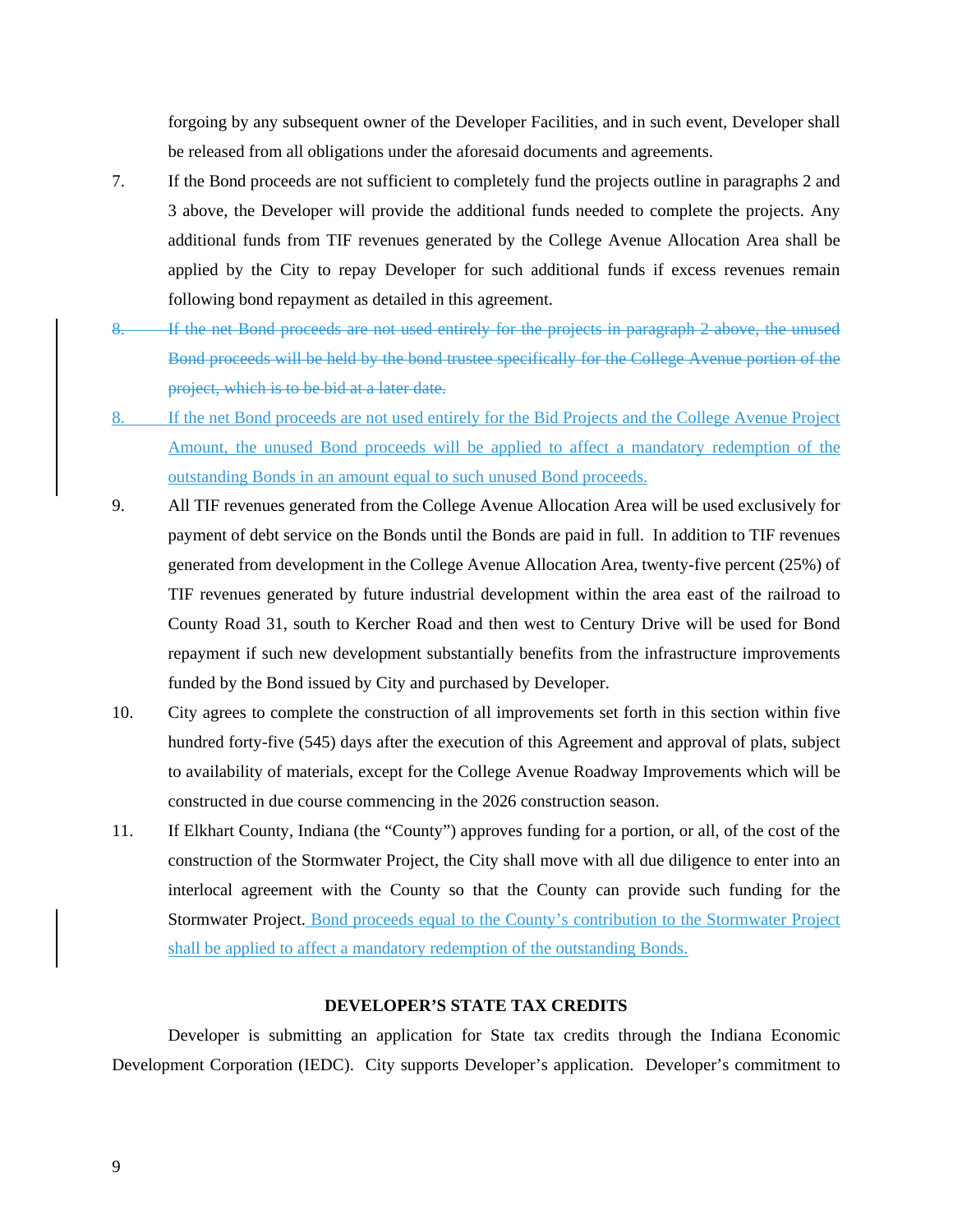proceed with project is contingent upon Developer receiving Six Million Dollars (\$6,000,000) in eligible tax credits.

#### **REAL ESTATE TAX APPEALS**

Developer, and any successor in interest of the subject real estate, agrees that it will not appeal any tax assessment for any parcel of the subject real estate until the Economic Development Revenue Bond is paid in full.

#### **FIRE HYDRANTS**

Fire hydrants shall be installed within the subject real estate by Developer as the parcels are developed. Installation will be in accordance with plans acceptable to the Goshen Fire Department and the Goshen Engineering Department. The need for additional fire hydrants will be reviewed at the time that any additional building plans are approved. Fire hydrants will be installed at Developer's expense and will be maintained by Developer unless City accepts dedication of such hydrants. Developer shall provide sufficient easements or rights-of-way to allow for proper access to the hydrants and for proper maintenance of the hydrants if City accepts dedication.

#### **DEVELOPMENT PLANS**

- 1. Developer agrees to submit detailed development plans for any development on the subject real estate to the Goshen Planning and Zoning Department, Goshen Department of Storm Water Management and Goshen Engineering Department for review and approval.
- 2. Developer agrees to comply with all City of Goshen requirements for development within a M-1 (Light Industrial) zoning district. The City will use its best efforts to expeditiously obtain the necessary approvals set forth in the prior sentence.

#### **INFRASTRUCTURE CONSTRUCTION REQUIREMENTS**

The following requirements are applicable to any construction on the subject real estate:

1. The construction of any water main, sewer main, water building line, sewer building line, or other appurtenant facilities, public road, private road, curb and gutter, stormwater retention or flood control structures shall be constructed in accordance with detailed plans and specifications approved in advance of construction by the Goshen City Engineer and the Goshen Board of Public Works and Safety. The City will use its best efforts to expeditiously obtain the necessary approvals set forth in the prior sentence.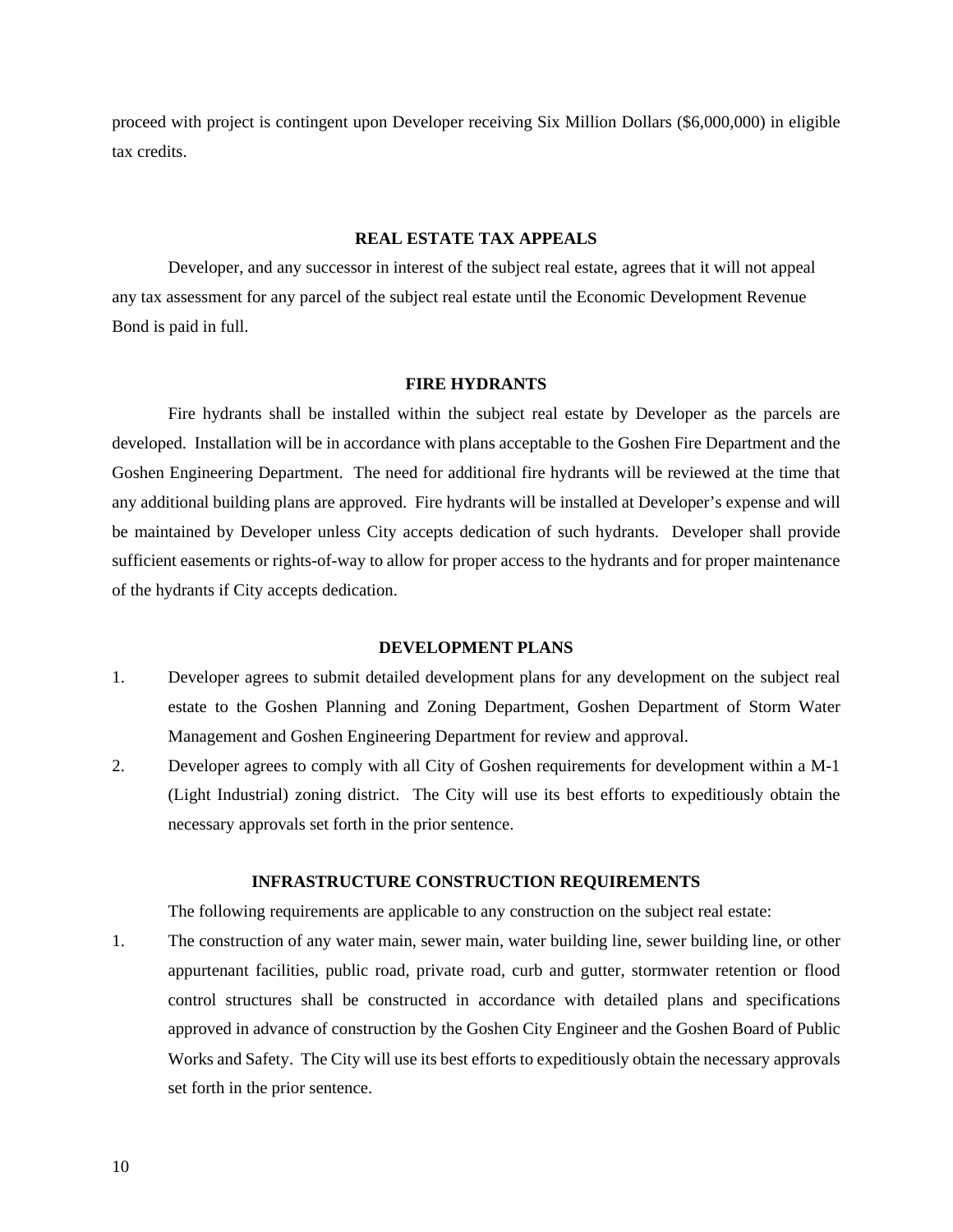- 2. Upon satisfactory completion, final inspection by the City of Goshen and approval of the Goshen Board of Public Works and Safety, the water mains, sewer mains, public roads, flood control measures and stormwater retention areas will be dedicated to and will be accepted by the City for maintenance unless otherwise provided in this agreement. At the time of dedication to the City and approval by the Board of Public Works and Safety, the City will assume the cost of maintenance of the water mains, sewer mains, public roads, flood control measures and stormwater retention areas. Any water building lines, sewer building lines, private roads or private drives constructed will not be dedicated to City and shall remain the property of Developer who shall continue to be responsible for the maintenance of such private infrastructure.
- 3. At the time of any dedication to City, all materials and facilities dedicated to City shall be clear of all liens and encumbrances. Developer shall convey good and merchantable title to all physical components of public infrastructure constructed which is to be dedicated to City.
- 4. City and Developer each agree to execute all deeds, easements, rights-of-way or other documents that are reasonably necessary, desirable or appropriate to further the projects and to provide for the future maintenance of the City's water mains, sewer mains, appurtenant facilities, public roadways or other public infrastructure.
- 5. City agrees to supply the subject real estate with water service and sewer service if Developer constructs, at Developer's own expense, water building lines and/or sewer building lines from the respective buildings to the City's water main and/or sewer main. Such building lines must be constructed in accordance with specifications approved by the Goshen City Engineer. The costs for constructing any such water building lines and/or sewer building lines by Developer on their parcels will be paid by Developer. Maintenance of these water building lines and sewer building lines will be at Developer's expense
- 6. Any building constructed on the subject real estate after the execution of this agreement shall be connected to the City's sewer system and water system at the expense of the owner of such real estate at the time of the construction of the building.
- 7. The parties acknowledge that construction of the water main and sewer main projects are dependent upon the cooperation of the railroad to permit boring under the railroad. The timeliness of the railroad approval is not in control of either City or Developer. The parties agree to cooperate with each other to obtain the needed permits to bore under the railroad tracks. Any railroad delay in granting such permits may affect the parties' intended time frames.

## **CHARGES FOR WATER AND SEWER SERVICES**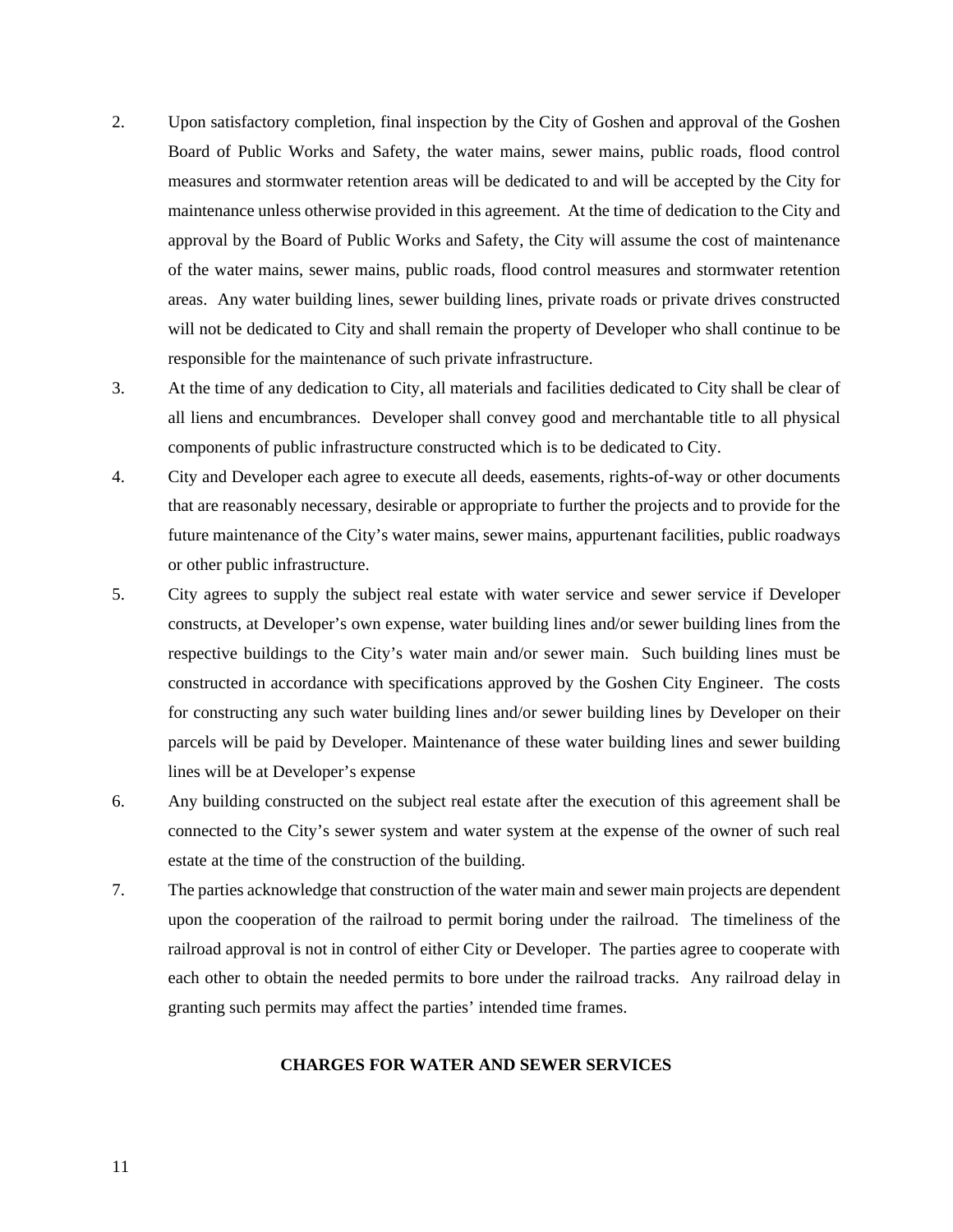The City reserves the right to modify the charges for water service and sewer service to all parcels during the term of this agreement or any extensions. It is agreed that such water rates and sewer rates shall be modified in accordance with the statutory procedures for the modification of water rates and sewer rates. The rates charged for the water and sewer services to the subject real estate by any amended water or sewer rate ordinance will be the same charges that apply to any other similarly situated property in the City of Goshen.

#### **ANNEXATION AND EASEMENTS**

- 1. The Tract 1 real estate is in the current corporate boundaries of the City of Goshen and currently encompasses the entire College Avenue Economic Development Area and the College Avenue Tax Increment Financing District. Portions of the Tract 1 real estate have previously been removed from the Lippert/Dierdorff Tax Increment Finance District and placed in the new College Avenue Allocation Area.
- 2. Developer agrees to submit a voluntary petition to be annexed or to consent to City annexing the Tract 2 real estate and Tract 3 real estate and adding the Tract 2 real estate and Tract 3 real estate to the College Avenue Allocation Area that includes the Tract 1 real estate.
- 3. City agrees to commence the annexation proceedings and the process to add the Tract 2 real estate and Tract 3 real estate to the College Avenue Allocation Area as set forth above as soon as Developer has commenced construction of buildings on the Tract 1 real estate.
- 4. The annexation and adding the parcels to the College Avenue Allocation Area must commence prior to receiving a Certificate of Occupancy for any new building construction on the Tract 1 real estate.
- 5. City agrees to begin the annexation process as soon as Developer submits a written request for a voluntary annexation to add the Tract 2 real estate and Tract 3 real estate to the above-referenced College Avenue Allocation Area.
- 6. City agrees to begin the process to add Tract 2 real estate and Tract 3 real estate to the College Avenue Allocation Area as soon as the annexation process is commenced.
- 7. Developer agrees to commence the construction of two new manufacturing buildings and one lamination building (collectively, the "Developer Facilities") within the College Avenue Allocation Area by June 1, 2022 and to complete such construction by July 31, 2023.
- 8. In the event that any rights-of-way or easements to be donated to the City pursuant to this Agreement for the Tract 1, Tract 2 or Tract 3 real estate and the Developer does not own all or any portion of said tracts of real estate, Ryan Thwaits agrees to donate any such rights-of-way or easements for all or any portion of the Tract 1, Tract 2 or Tract 3 real estate held by Ryan Thwaits.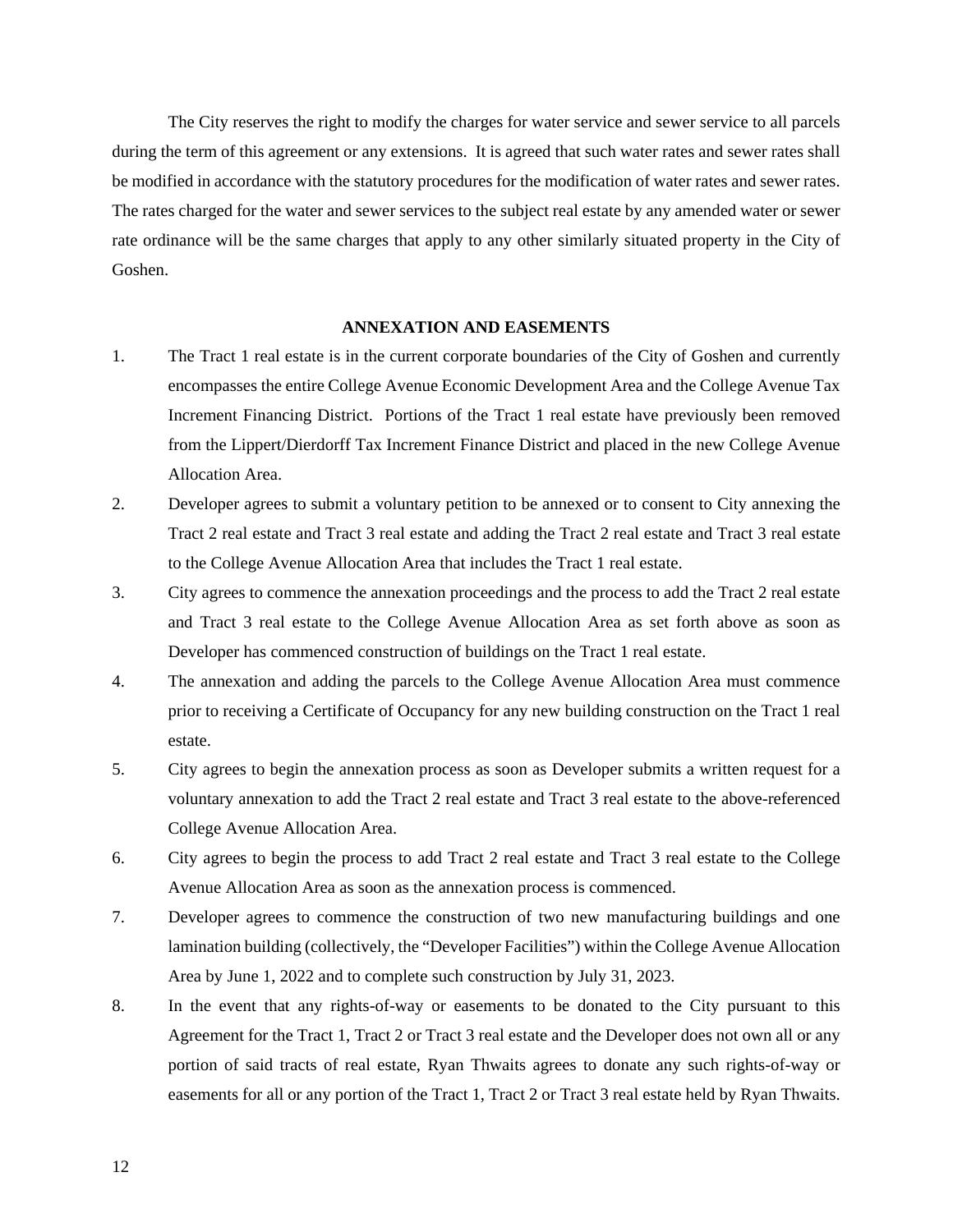#### **WAIVER OF RIGHT TO REMONSTRATE AGAINST ANNEXATION**

Developer and their successors in title and any person tapping into any of the water or sewer mains constructed as a result of this agreement, waive and release any right to remonstrate against any pending or future annexation of any of the affected real estate. This waiver is given in consideration for the right to connect into the water mains and/or sewer mains constructed and the right to receive City water and sewer services.

#### **MISCELLANEOUS**

- 1. Developer agrees that upon the sale of any portion of any of the subject real estate, Developer will advise the purchaser in writing of this agreement prior to the sale. Any successor in interest to the subject real estate assumes the obligations set forth in this agreement.
- 2. If it becomes necessary for any party to this agreement to institute litigation in order to enforce or construe the terms and provisions of this agreement, the prevailing party shall be entitled to recover its reasonable attorney's fees and costs incurred in such litigation from the non-prevailing party.
- 3. No remedy conferred upon any party to this agreement is intended to be exclusive of any other remedy provided or permitted by law, but each remedy shall be cumulative and shall be in addition to any other remedy given under the terms of this agreement or existing at law or equity. Every power or remedy provided in this agreement may be exercised concurrently or independently and as often as deemed appropriate.
- 4. This agreement shall be construed and enforced in accordance with the laws of the State of Indiana. The venue for any action brought by any party relating to or arising out of this agreement shall be in Elkhart County, State of Indiana.
- 5. This agreement shall be binding upon and inure to the benefit of the parties to this agreement and for all purposes shall be deemed a covenant running with the land to remain in full force and effect until all obligations under the agreement have been completed. The subject real estate will be governed by the ordinances of the City of Goshen. The rights of the Developer and the City under this Agreement shall inure to the Developer and the City, respectively, and upon their respective successors and assigns. Developer's obligations under this Agreement are the obligations of Developer alone and shall not be the obligations of its members, officers, agents, employees or independent contractors. City's obligations under this Agreement are the obligations of the City alone and shall not be the obligations of their governing body members, officers, agents, employees and independent contractors.
- 6. This agreement contains the entire agreement between the parties respecting the matters set forth.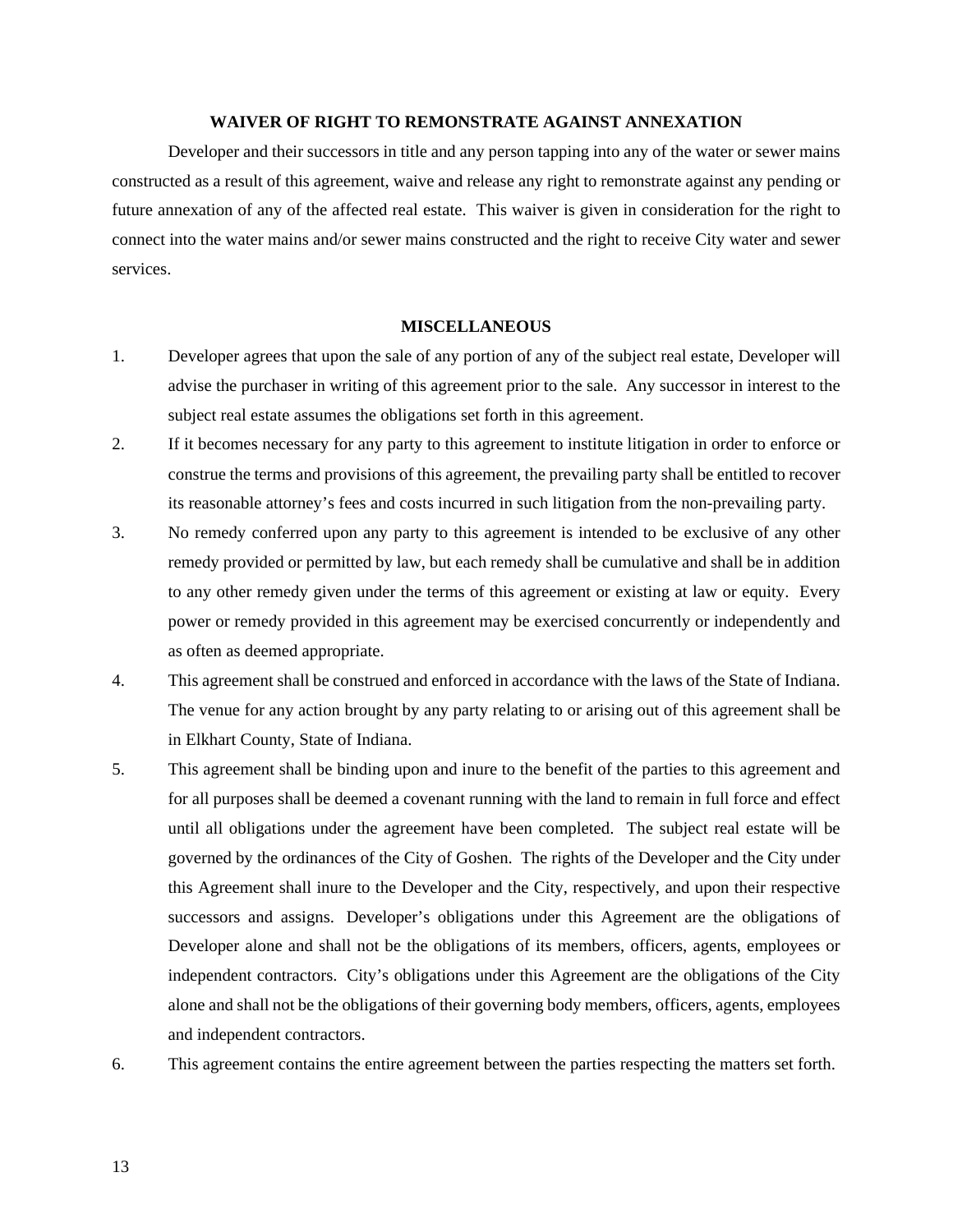7. The City of Goshen represents that it has received the approval of this development agreement from the Goshen Common Council.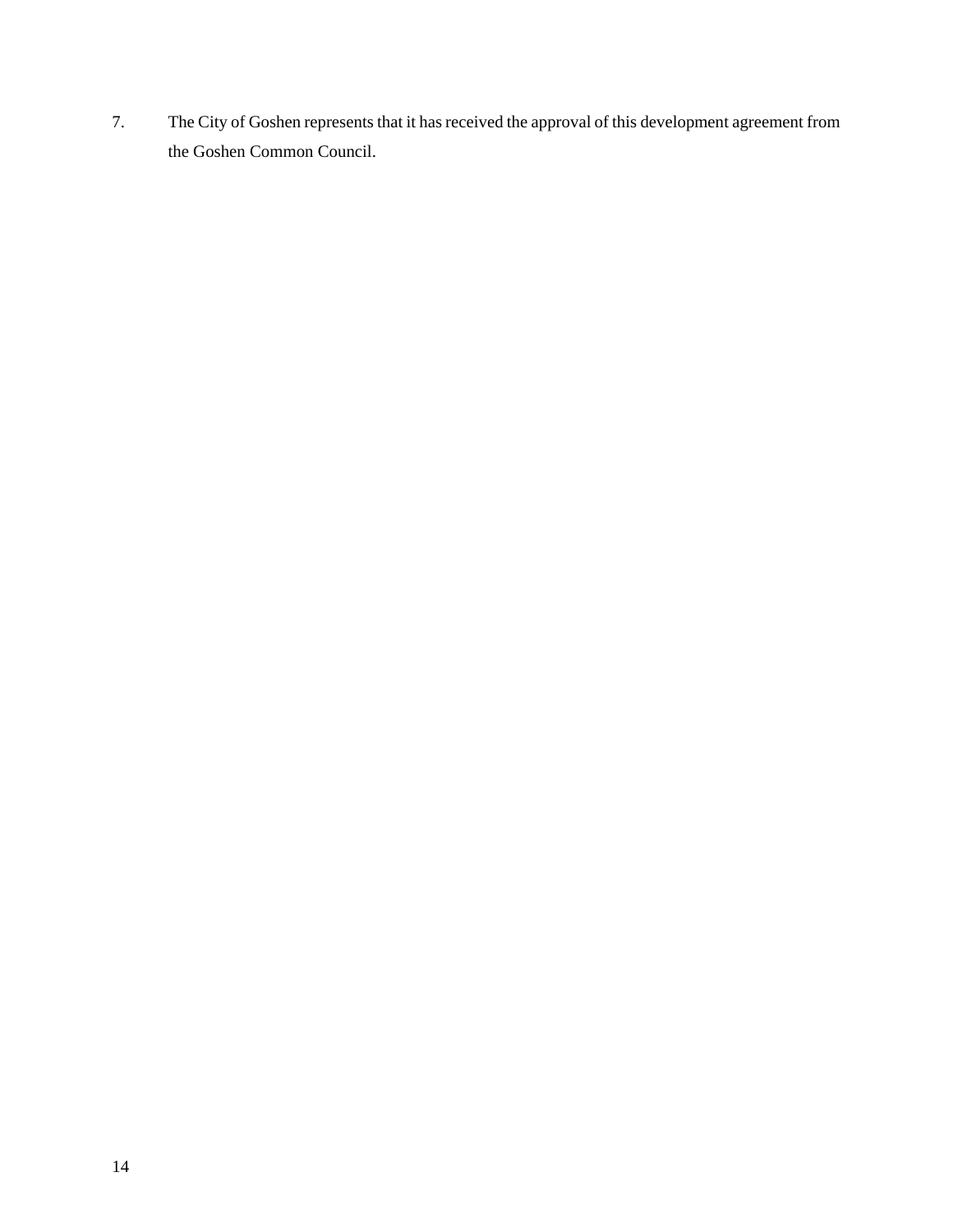IN WITNESS WHEREOF, the parties have executed this agreement as of the dates set forth below.

| City of Goshen, Indiana      |  |
|------------------------------|--|
| <b>Goshen Common Council</b> |  |

**Last Dance, LLC** 

By Jeremy P. Stutsman, Mayor and Presiding **Officer** 

By: Ryan Thwaits, Member

Date:

Date:

**Goshen Board of Public Works and Safety** 

By Jeremy P. Stutsman, Mayor

Date:

**Goshen Redevelopment Commission** 

By Vince Turner, President

Date:

l

l

l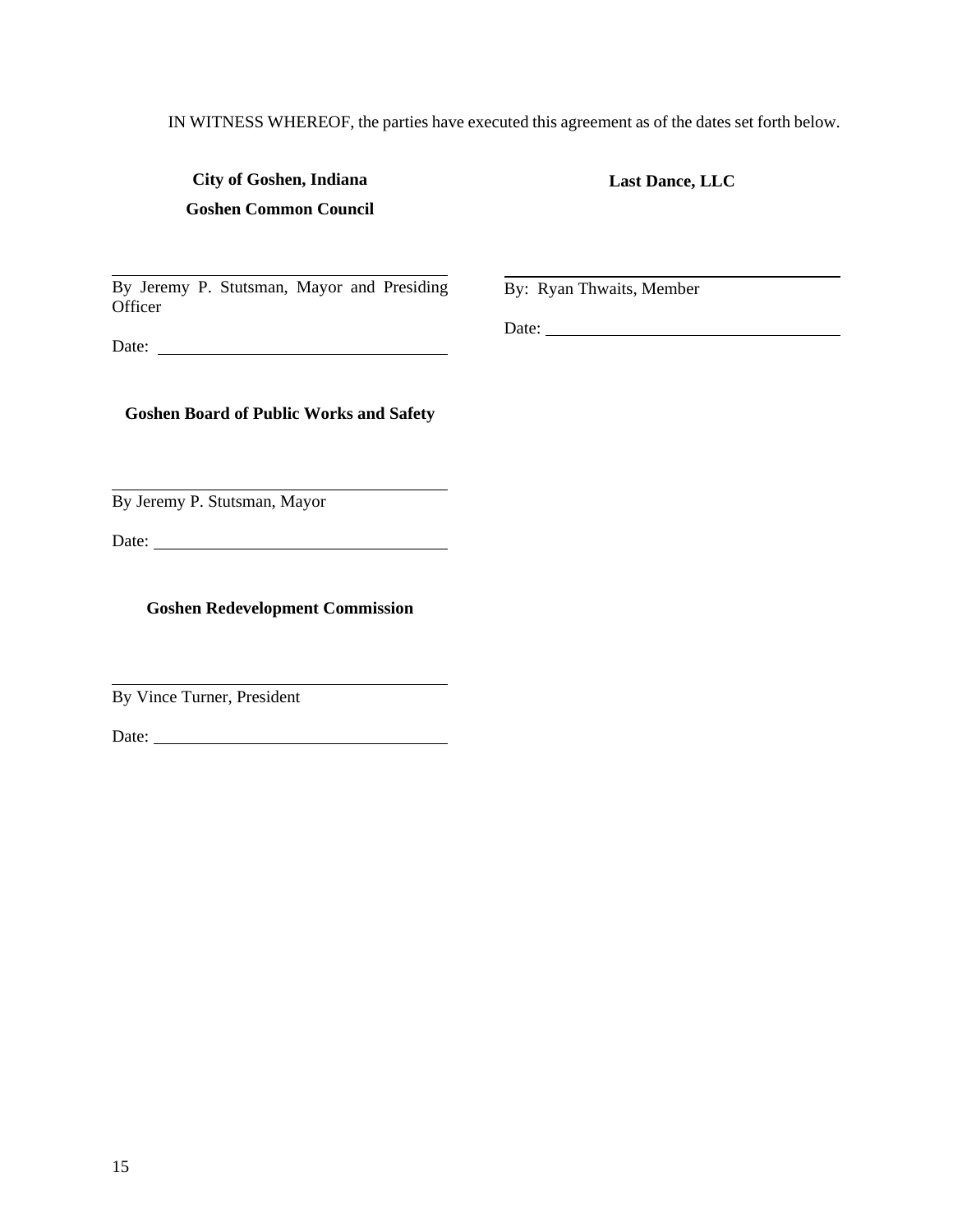STATE OF INDIANA ) ) SS: COUNTY OF )

Before me, the undersigned Notary Public in and for said County and State, personally appeared Ryan Thwaits, as a Member of Last Dance, LLC, being known to me or whose identity has been authenticated by me to be the person who acknowledged the execution of the foregoing instrument as the person's voluntary act for the purpose stated therein.

Witness my hand and Notarial Seal this \_\_\_\_\_ day of \_\_\_\_\_\_\_\_\_\_\_\_\_, 2022.

| Printed Name:                       |  |
|-------------------------------------|--|
| County, Indiana<br>Notary Public of |  |
| My Commission Expires:              |  |
| <b>Commission Number:</b>           |  |

## STATE OF INDIANA ( ) ) SS: COUNTY OF ELKHART (1)

Before me, the undersigned Notary Public in and for said County and State, personally appeared Jeremy P. Stutsman, Mayor and Presiding Officer, on behalf of the Goshen Common Council and City of Goshen, Indiana, being known to me or whose identity has been authenticated by me to be the person who acknowledged the execution of the foregoing instrument as the person's voluntary act for the purpose stated therein.

Witness my hand and Notarial Seal this \_\_\_\_\_ day of \_\_\_\_\_\_\_\_\_\_\_\_\_\_, 2022.

| Printed Name:             |                 |
|---------------------------|-----------------|
| Notary Public of          | County, Indiana |
| My Commission Expires:    |                 |
| <b>Commission Number:</b> |                 |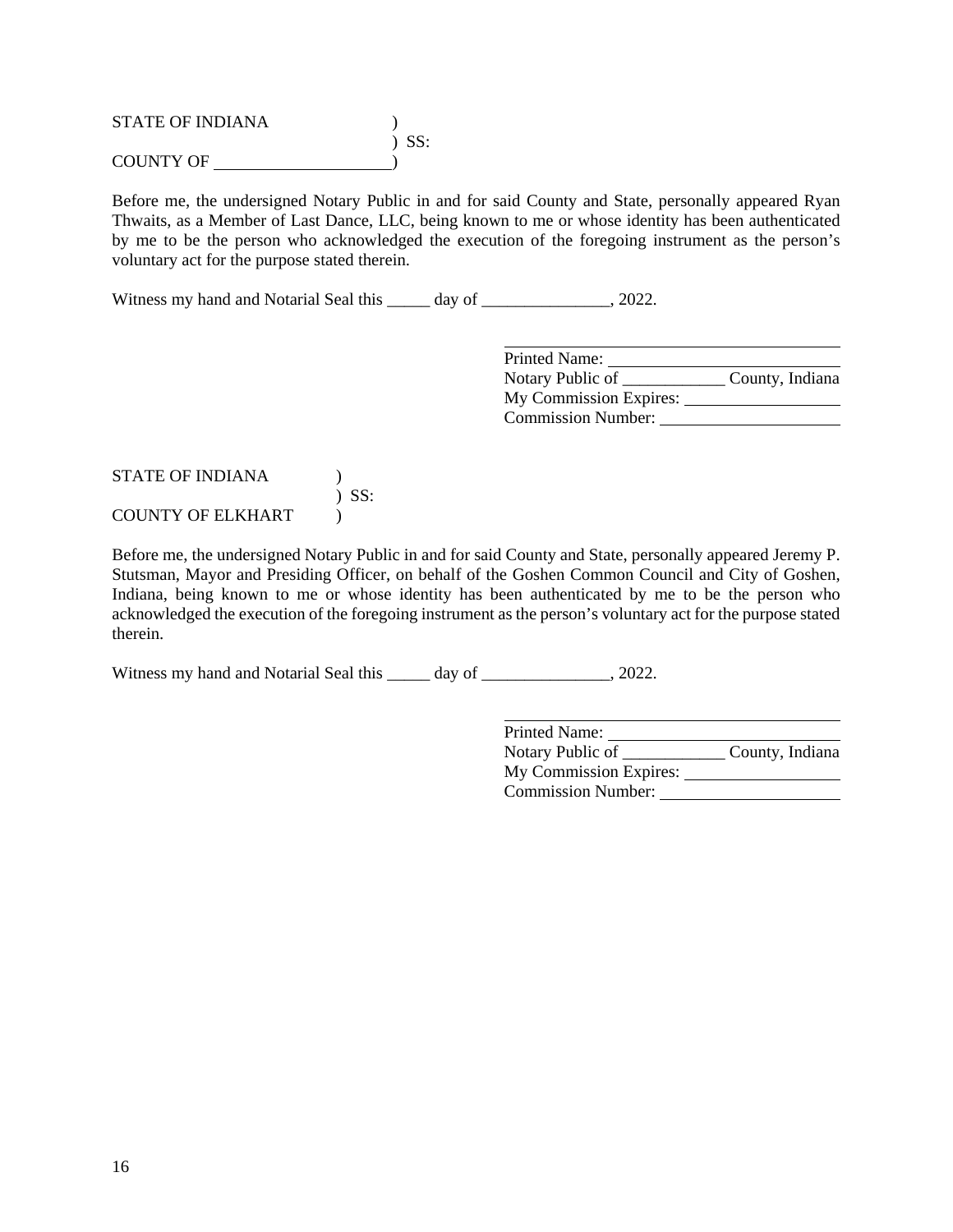| <b>STATE OF INDIANA</b>  |            |
|--------------------------|------------|
|                          | $\sum$ SS: |
| <b>COUNTY OF ELKHART</b> |            |

Before me, the undersigned Notary Public in and for said County and State, personally appeared Jeremy P. Stutsman, Mayor, on behalf of the Goshen Board of Public Works and Safety and City of Goshen, Indiana, being known to me or whose identity has been authenticated by me to be the person who acknowledged the execution of the foregoing instrument as the person's voluntary act for the purpose stated therein.

Witness my hand and Notarial Seal this \_\_\_\_\_ day of \_\_\_\_\_\_\_\_\_\_\_\_\_, 2022.

| Printed Name:             |                 |
|---------------------------|-----------------|
| Notary Public of          | County, Indiana |
| My Commission Expires:    |                 |
| <b>Commission Number:</b> |                 |

## STATE OF INDIANA (1) ) SS: COUNTY OF ELKHART (1)

Before me, the undersigned Notary Public in and for said County and State, personally appeared Vince Turner, President on behalf of the Goshen Redevelopment Commission and City of Goshen, Indiana, being known to me or whose identity has been authenticated by me to be the person who acknowledged the execution of the foregoing instrument as the person's voluntary act for the purpose stated therein.

Witness my hand and Notarial Seal this \_\_\_\_\_ day of \_\_\_\_\_\_\_\_\_\_\_\_\_\_, 2022.

 Printed Name: Notary Public of County, Indiana My Commission Expires: Commission Number:

This instrument was prepared by Larry A. Barkes, Goshen City Attorney, Attorney No. 3568-20, City of Goshen Legal Department, 204 East Jefferson Street, Suite 2, Goshen, Indiana 46528, (574) 533-9536.

I affirm, under the penalties for perjury, that I have taken reasonable care to redact each social security number in this document, unless required by law (Larry A. Barkes).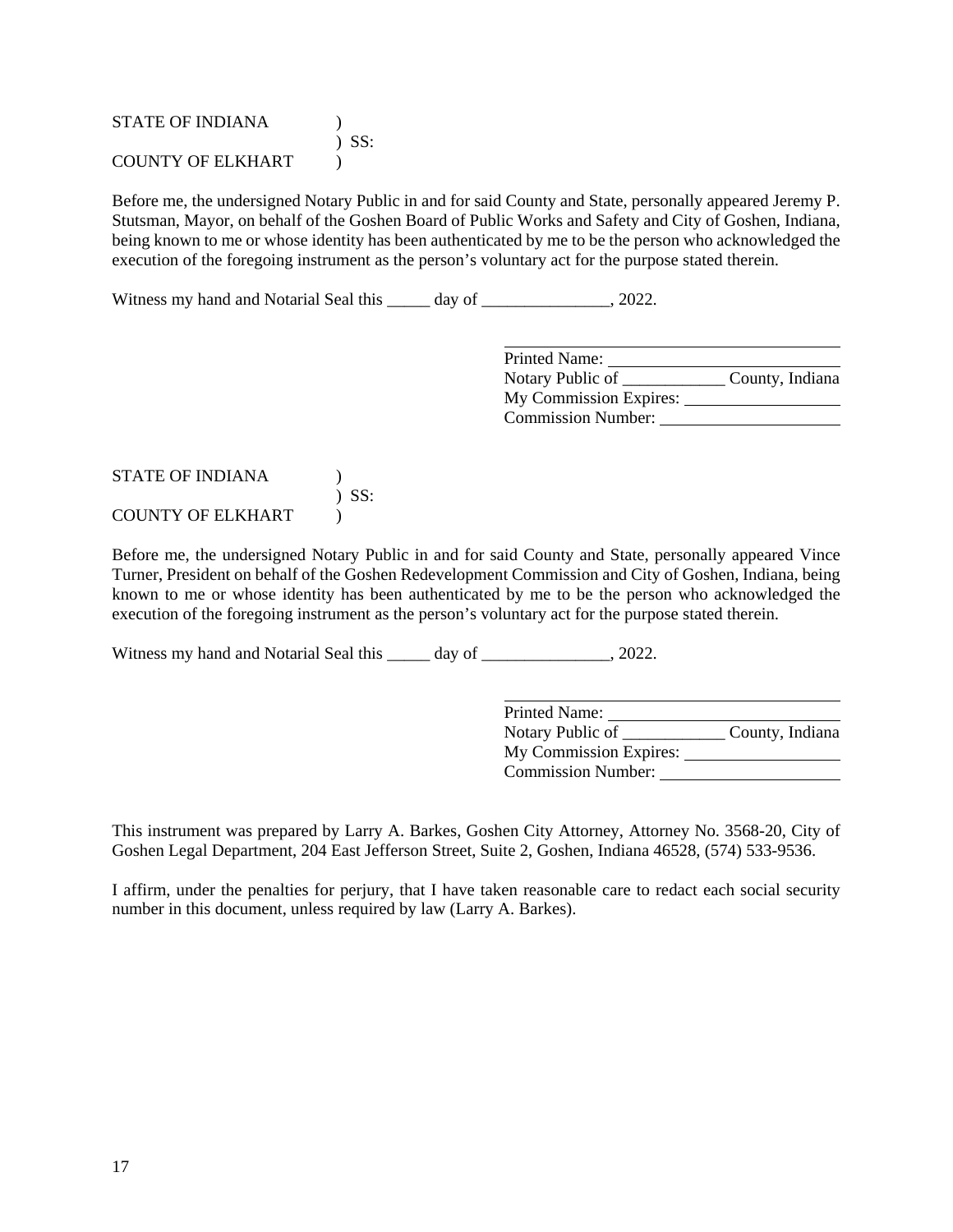# **EXHIBIT A – DEVELOPMENT AREA**

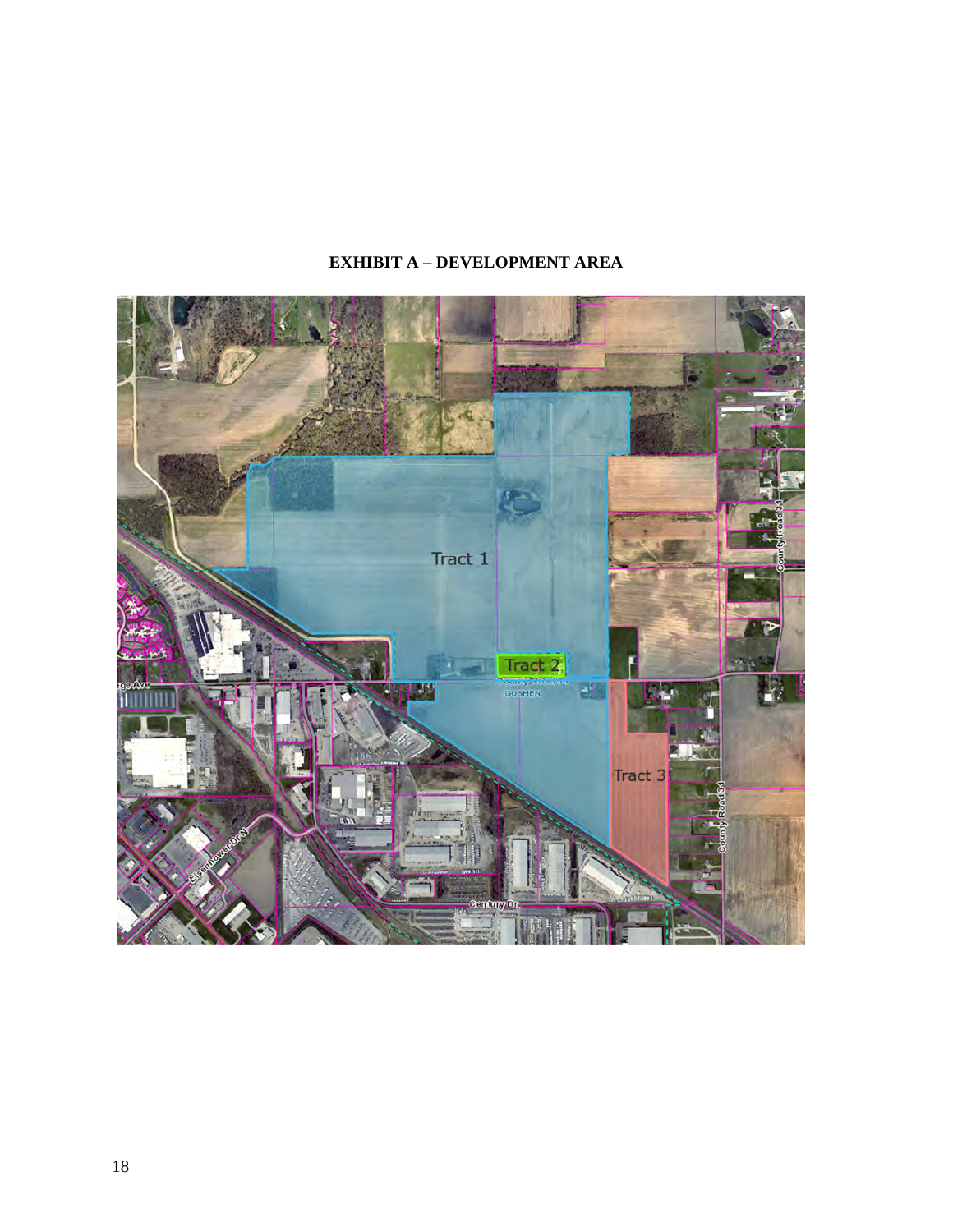#### **EXHIBIT B – DEVELOPMENT AREA DESCRIBED**

#### **TRACT 1**

#### **Parcel Numbers 20-11-13-200-005.000-014 and 20-11-13-400-006.000-014**

A PART OF THE NORTHEAST AND SOUTHEAST QUARTERS OF SECTION 13, TOWNSHIP 36 NORTH, RANGE 6 EAST, ELKHART TOWNSHIP, ELKHART COUNTY, INDIANA, SURVEYED BY RONNIE L. JUSTICE, REGISTRATION NUMBER 80900004, WITH ADVANCED LAND SURVEYING OF NORTHERN INDIANA INC., AS SHOWN ON PROJECT NUMBER 201101 CERTIFIED ON NOVEMBER 3, 2020, AND BEING MORE PARTICULARLY DESCRIBED AS FOLLOWS (BEARINGS IN THIS DESCRIPTION ARE BASED ON THE SOUTH LINE OF THE SOUTHEAST QUARTER OF SAID SECTION 13 HAVING A BEARING OF NORTH 89 DEGREES 39 MINUTES 12 SECONDS EAST); COMMENCING AT A HARRISON MONUMENT MARKING THE SOUTHWEST CORNER OF THE SOUTHEAST QUARTER OF SECTION 13, TOWNSHIP 36 NORTH, RANGE 6 EAST; THENCE NORTH 00 DEGREES 22 MINUTES 23 SECONDS WEST WITH THE EAST LINE OF A TRACT OF LAND CONVEYED TO RYAN THWAITS AND LARRY SCHROCK IN ELKHART COUNTY DEED RECORD 2020-11865, A DISTANCE OF 320.49 FEET TO A #5 REBAR FOUND AT THE POINT OF BEGINNING OF THIS DESCRIPTION; THENCE NORTH 00 DEGREES 22 MINUTES 23 SECONDS WEST WITH SAID LINE, A DISTANCE OF 2327.58 FEET TO A THREE QUARTER INCH REBAR FOUND AT THE NORTHWEST CORNER OF THE SOUTHEAST QUARTER OF SAID SECTION 13 AND BEING THE SOUTHEAST CORNER OF A TRACT OF LAND CONVEYED TO VERNON AND WANDA SCHLABACH IN ELKHART COUNTY DEED RECORD 2017-07742; THENCE NORTH 00 DEGREES 28 MINUTES 34 SECONDS WEST, WITH THE EAST LINE OF SAID SCHLABACH LAND, A DISTANCE OF 732.81 FEET TO A THREE QUARTER INCH REBAR AT THE SOUTHWEST CORNER OF A TRACT OF LAND CONVEYED TO DANA L. MILLER IN ELKHART COUNTY DEED RECORD 93003206; THENCE NORTH 89 DEGREES 29 MINUTES 51 SECONDS EAST WITH SAID MILLER LAND, A DISTANCE OF 1607.17 FEET TO A REBAR; THENCE SOUTH 03 DEGREES 14 MINUTES 28 SECONDS WEST, WITH SAID MILLER LAND, A DISTANCE OF 739.44 FEET TO A REBAR WITH CAP STAMPED BRADS-KO ON THE NORTH LINE OF A TRACT OF LAND CONVEYED TO SPRINGVIEW LAND HOLDINGS, LLC IN ELKHART COUNTY DEED RECORD 2019-06807; THENCE SOUTH 89 DEGREES 40 MINUTES 59 SECONDS WEST, WITH THE NORTH LINE OF SAID LAND, A DISTANCE OF 247.27 FEET TO A REBAR; THENCE SOUTH 00 DEGREES 25 MINUTES 47 SECONDS EAST, WITH THE WEST LINE OF SAID LAND, A DISTANCE OF 2021.27 FEET TO A REBAR WITH CAP STAMPED PCB AT THE NORTHWEST CORNER OF A TRACT OF LAND CONVEYED TO MOLAR MANAGEMENT, LLC IN ELKHART COUNTY DEED RECORD 2020-22405; THENCE .SOUTH 00 DEGREES 42 MINUTES 10 SECONDS EAST, WITH THE WEST LINE OF SAID LAND, A DISTANCE OF 626.09 FEET TO A SURVEY MARK SPIKE ON THE SOUTH LINE OF SAID SOUTHEAST QUARTER; THENCE SOUTH 89 DEGREES 39 MINUTES 12 SECONDS WEST, ALONG THE SOUTH LINE OF SAID SOUTHEAST QUARTER, A DISTANCE OF 472.08 FEET TO A SURVEY MARK SPIKE AT THE SOUTHEAST CORNER OF A TRACT OF LAND CONVEYED TO TRI-COUNTY LAND TRUSTEE CORPORATION IN ELKHART COUNTY DEED RECORD 2013- 06108; THENCE NORTH 00 DEGREES 20 MINUTES 44 SECONDS WEST WITH THE EAST LINE OF SAID LAND, A DISTANCE OF 320.49 FEET TO A #5 REBAR AT THE NORTHEAST CORNER OF SAID LAND; THENCE SOUTH 89 DEGREES 39 MINUTES 16 SECONDS WEST, WITH THE NORTH LINE OF SAID LAND, A DISTANCE OF 845.97 FEET TO THE POINT OF BEGINNING OF THIS DESCRIPTION, CONTAINING 100.36 ACRES, MORE OR LESS.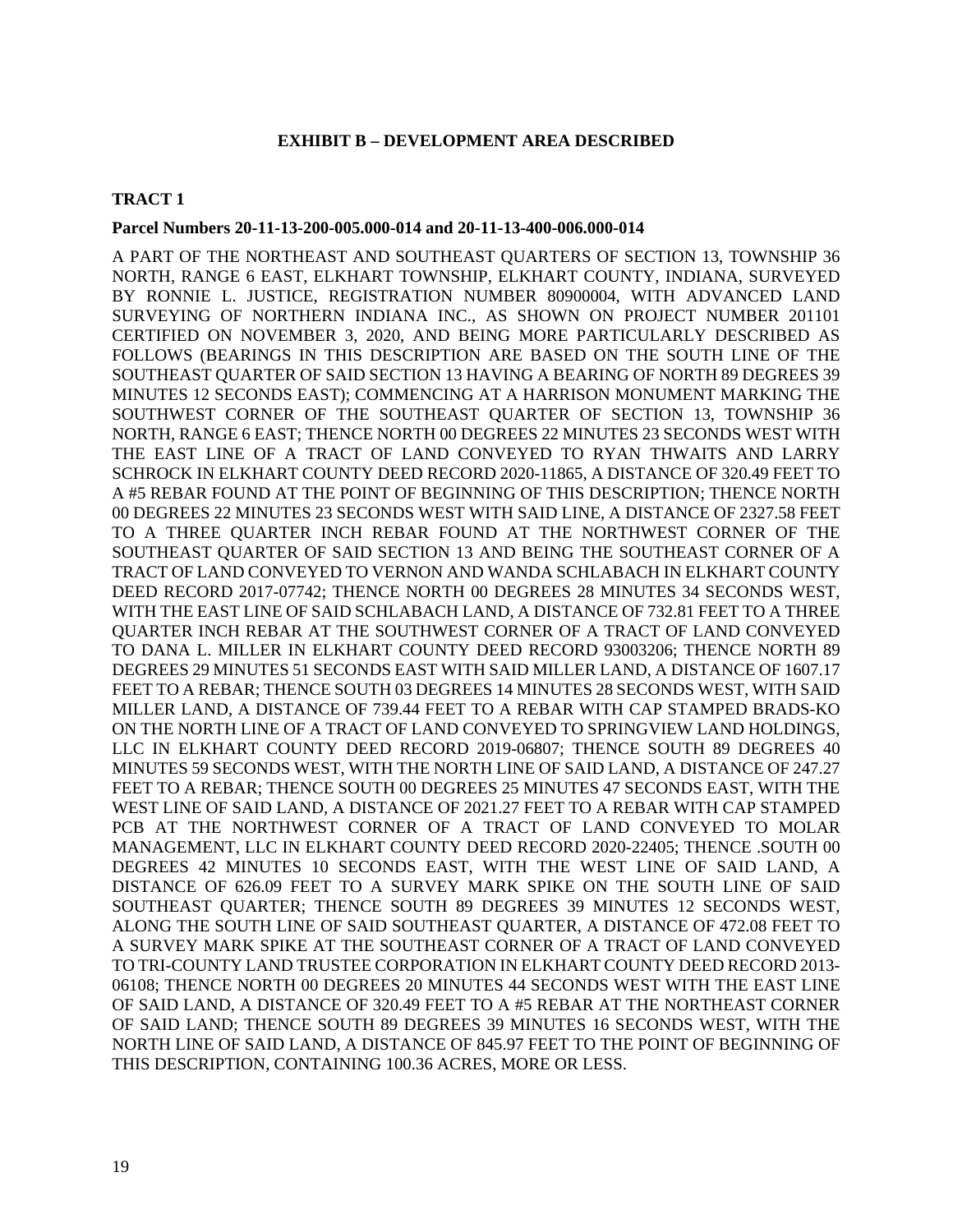#### **Parcel Numbers 20-l l-24-201-001.000-014, 20-11-24-126-011.000-014 and 20-11-24-201-002.000-014**

PART OF THE NORTHWEST AND NORTHEAST QUARTERS OF SECTION 24, TOWNSHIP 36 NORTH, RANGE 6 EAST, ELKHART TOWNSHIP, ELKHART COUNTY, INDIANA, SURVEYED BY RONNIE L. JUSTICE, REGISTRATION NUMBER 80900004, WITH ADVANCED LAND SURVEYING OF NORTHERN INDIANA INC., AS SHOWN ON PROJECT NUMBER 210101 CERTIFIED ON JANUARY 7, 2021, AND BEING MORE PARTICULARLY DESCRIBED AS FOLLOWS (BEARINGS IN THIS DESCRIPTION ARE BASED ON THE NORTH LINE OF THE NORTHEAST QUARTER OF SAID SECTION 24 HAVING A BEARING OF NORTH 89 DEGREES 39 MINUTES 12 SECONDS EAST); BEGINNING AT A HARRISON MONUMENT MARKING THE NORTH QUARTER CORNER OF SECTION 24, TOWNSHIP 36 NORTH, RANGE 6 EAST; THENCE NORTH 89 DEGREES 39 MINUTES 12 SECONDS EAST, ALONG THE NORTH LINE OF THE NORTHEAST QUARTER OF SAID SECTION 24, A DISTANCE OF 1320.73 FEET TO A MAG NAIL AT THE NORTHWEST CORNER OF A TRACT OF LAND CONVEYED TO THE STANLEY D. MILLER REVOCABLE TRUST DATED THE 18TH DAY OF JULY 2007; THENCE SOUTH 00 DEGREES 42 MINUTES 25 SECONDS EAST WITH THE WEST LINE OF SAID MILLER LAND, A DISTANCE OF 1979.96 FEET TO A REBAR WITH CAP (JUSTICE 900004) ON THE NORTH RIGHT OF WAY OF THE NORFOLK SOUTHERN RAILWAY COMPANY; THENCE NORTH 56 DEGREES 31 MINUTES 53 SECONDS WEST, WITH THE NORTH RIGHT OF WAY WITH THE NORFOLK SOUTHERN RAILWAY COMPANY, A DISTANCE OF 2857.74 FEET TO A REBAR FOUND AT THE SOUTHEAST CORNER OF A TRACT OF LAND CONVEYED TO KATHLEEN S. EMERY IN ELKHART COUNTY DEED RECORD 2014-08913; THENCE NORTH 00 DEGREES 43 MINUTES 38 SECONDS WEST, WITH THE EAST LINE OF SAID EMERY LAND, A DISTANCE OF 164.93 FEET TO A REBAR AT THE SOUTHWEST COMER OF A TRACT OF LAND CONVEYED TO DAVID AND SARAH LAMBRIGHT IN ELKHART COUNTY DEED RECORD 2020-05774; THENCE NORTH 89 DEGREES 40 MINUTES 10 SECONDS EAST, WITH THE SOUTH LINE OF SAID LAMBRIGHT LAND, THE SOUTH LINE OF A TRACT OF LAND CONVEYED TO REESE SCHMUCKER IN ELKHART COUNTY DEED RECORD 2018-05528 AND THE SOUTH LINE OF A TRACT OF LAND CONVEYED TO SIX MILE LAKE INVESTMENTS, LLC IN DEED RECORD 2016-13337, A DISTANCE OF 314.95 FEET TO A REBAR AT THE SOUTHEAST CORNER OF THE SIX MILE LAKE INVESTMENTS, LLC PROPERTY; THENCE NORTH 00 DEGREES 54 MINUTES 25 SECONDS WEST, WITH THE EAST LINE OF SAID LAND, A DISTANCE OF 224.93 FEET (225 FEET RECORDED) TO A MAG NAIL ON THE NORTH LINE OF THE NORTHWEST QUARTER OF SAID SECTION 24; THENCE NORTH 89 DEGREES 40 MINUTES 30 SECONDS EAST, ALONG THE NORTH LINE OF SAID NORTHWEST QUARTER, A DISTANCE OF 729.93 FEET TO THE POINT OF BEGINNING OF THIS DESCRIPTION, CONTAINING 62.69 ACRES, MORE OR LESS.

## **Parcel Number 20-11-13-300-001.000-015**

THE SOUTHWEST QUARTER OF SECTION 13, TOWNSHIP 36 NORTH, RANGE 6 EAST, ELKHART TOWNSHIP, ELKHART COUNTY, INDIANA.

EXCEPTING THEREFROM THAT PORTION LYING SOUTH AND WEST OF THE NEW YORK CENTRAL, CONTAINING 5 ACRES, MORE OR LESS.

ALSO EXCEPTING THE FOLLOWING DESCRIBED TRACT: COMMENCING AT A STONE MARKING THE SOUTHWEST CORNER OF SECTION 13, TOWNSHIP 36 NORTH, RANGE 6 EAST, ELKHART COUNTY, INDIANA; THENCE SOUTH 89 DEGREES 47 MINUTES EAST, ALONG THE SOUTH LINE OF SAID SECTION, 1000.9 FEET TO AN IRON STAKE ON THE EAST RIGHT-OF-WAY LINE OF THE NEW YORK CENTRAL RAILROAD, SAID IRON STAKE BEING THE PLACE OF BEGINNING OF THIS DESCRIPTION; THENCE CONTINUING SOUTH 89 DEGREES 47 MINUTES EAST, ALONG THE SOUTH LINE OF SAID SECTION 13, 317.9 FEET TO AN IRON STAKE AT THE SOUTHEAST CORNER OF THE WEST HALF OF THE SOUTHWEST QUARTER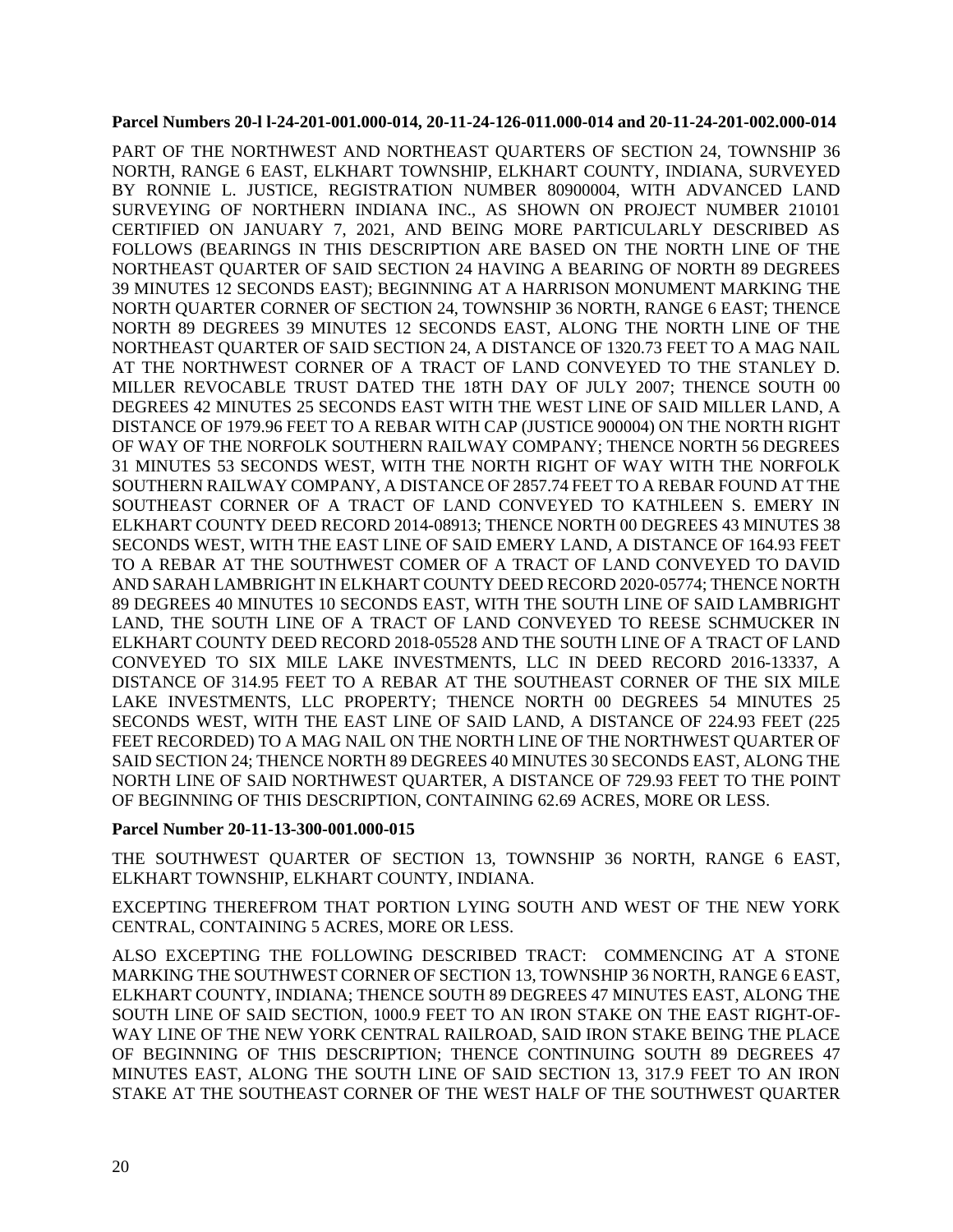OF SECTION 13; THENCE NORTH ALONG THE EAST LINE OF SAID WEST HALF OF THE SOUTHWEST QUARTER OF SECTION 13, 462.6 FEET TO AN IRON TAKE; THENCE WEST 1001.1 FEET TO AN IRON STAKE ON THE AFORESAID EAST RIGHT-OF-WAY OF THE NEW YORK CENTRAL RAILROAD; THENCE SOUTH 55 DEGREES 58 MINUTES EAST ALONG SAID EAST RIGHT-OF-WAY LINE, 824.4 FEET TO THE PLACE OF BEGINNING.

## **Parcel Number 20-11-14-426-002.000-015**

A PART OF THE SOUTHEAST QUARTER OF SECTION 14, TOWNSHIP 36 NORTH, RANGE 6 EAST, 2ND PRINCIPAL MERIDIAN, ELKHART TOWNSHIP, ELKHART COUNTY, INDIANA, BEING PART OF A TRACT OF LAND CONVEYED TO ELKHART COUNTY 4-H AND AGRICULTURAL EXPOSITION, INC., AS DESCRIBED IN DOCUMENT NUMBER 2011-013502 IN THE OFFICE OF THE ELKHART COUNTY RECORDER, AND BEING MORE PARTICULARLY DESCRIBED AS FOLLOWS:

COMMENCING AT THE SOUTHEAST CORNER OF SAID SECTION 14; THENCE NORTH 0 DEGREES 7 MINUTES 2 SECONDS EAST ALONG THE EAST LINE OF THE SOUTHEAST QUARTER OF SECTION 14, A DISTANCE OF 1323.45 FEET TO THE NORTHEAST CORNER OF LAND CONVEYED TO STEPHEN L. FIDLER, KELLY J. WEBB, AND KAREN M. FIDLER AS DESCRIBED IN DEED RECORD 428, PAGE 875, AND ALSO BEING THE PLACE OF BEGINNING OF THIS DESCRIPTION; THENCE CONTINUING NORTH 0 DEGREES 7 MINUTES 2 SECONDS EAST ALONG THE EAST LINE OF THE SOUTHEAST QUARTER OF SECTION 14 A DISTANCE OF 1297.1 FEET, MORE OR LESS, TO THE CENTER OF ROCK RUN CREEK; THENCE MEANDERING SOUTHWESTERLY ALONG THE CENTERLINE THREAD OF ROCK RUN CREEK, A DISTANCE OF 400 FEET MORE OR LESS TO A POINT WHICH LIES 298 FEET PERPENDICULAR TO THE EAST LINE OF THE SOUTHEAST QUARTER OF SECTION 14; THENCE SOUTH 0 DEGREES 7 MINUTES 2 SECONDS WEST PARALLEL WITH AND 298 FEET EQUIDISTANT FROM THE EAST LINE OF THE SOUTHEAST QUARTER OF SECTION 14, A DISTANCE OF 1143.75 FEET TO THE NORTH LINE OF SAID FIDLER, WEBB, AND FIDLER PARCEL; THENCE NORTH 89 DEGREES 49 MINUTES 4 SECONDS EAST ALONG SAID NORTH LINE A DISTANCE OF 298 FEET TO THE PLACE OF BEGINNING.

## **Parcel Number 20-11-14-478-001.000-015**

A PART OF THE SOUTHEAST QUARTER OF SECTION 14, TOWNSHIP 36 NORTH, RANGE 6 EAST, ELKHART COUNTY, INDIANA, MORE PARTICULARLY DESCRIBED AS FOLLOWS:

COMMENCING AT A STONE IN THE CENTERLINE OF COUNTY ROAD NUMBER 36, SAID STONE MARKING THE SOUTHEAST CORNER OF THE SOUTHEAST QUARTER OF SECTION 14, TOWNSHIP 36 NORTH, RANGE 6 EAST; THENCE DUE NORTH ON AN ASSUMED BEARING ALONG THE EAST LINE OF THE SOUTHEAST QUARTER OF SECTION 14, 671.9 FEET TO AN IRON STAKE ON THE NORTH RIGHT OF WAY LINE OF THE NEW YORK CENTRAL RAILROAD AND THE PLACE OF BEGINNING OF THIS DESCRIPTION; THENCE CONTINUING ALONG SAID DESCRIBED BEARING, 651.95 FEET; THENCE SOUTH 89 DEGREES 45 MINUTES WEST, 958.8 FEET TO AN IRON STAKE ON THE NORTH RIGHT OF WAY LINE OF THE NEW YORK CENTRAL RAILROAD; THENCE SOUTH 55 DEGREES 57 MINUTES EAST ALONG THE NORTH LINE OF THE NEW YORK CENTRAL RAILROAD, 1157.87 FEET TO THE PLACE OF BEGINNING OF THIS DESCRIPTION.

## EXCEPTING THEREFROM THE FOLLOWING:

A PART OF THE SOUTHWEST QUARTER OF SECTION 13, AND A PART OF THE SOUTHEAST QUARTER OF SECTION 14, TOWNSHIP 36 NORTH, RANGE 6 EAST, 2ND PRINCIPAL MERIDIAN, ELKHART TOWNSHIP, ELKHART COUNTY, INDIANA, AND BEING PART OF A TRACT OF LAND CONVEYED TO STEPHEN L. FIDLER, KELLY J. WEBB, AND KAREN M.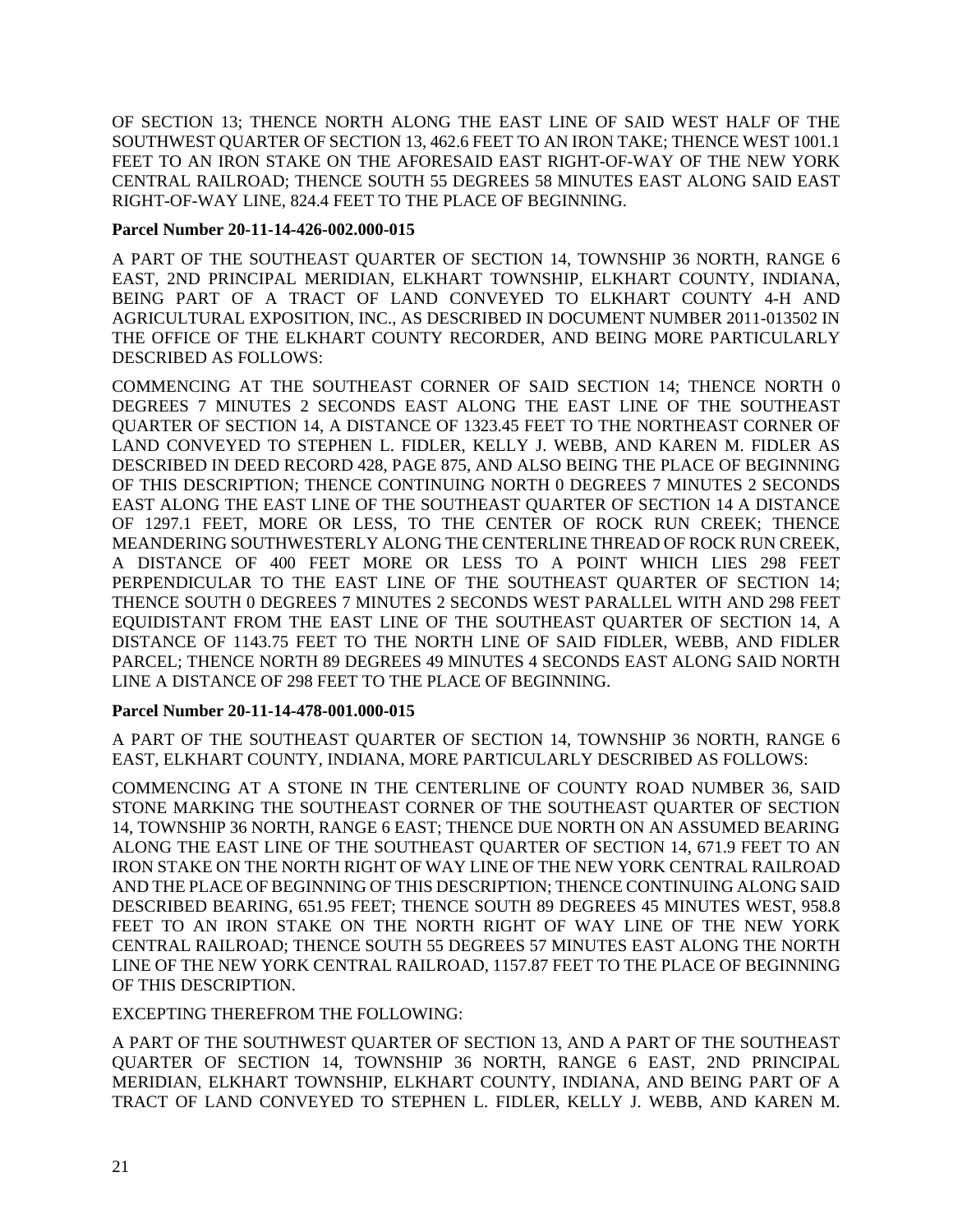FIDLER, AS TENANTS IN COMMON, EACH THE OWNER OF AN UNDIVIDED 1/3 INTEREST AS DESCRIBED IN DEED RECORD 428, PAGE 875 IN THE OFFICE OF THE ELKHART COUNTY RECORDER, AND BEING MORE PARTICULARLY DESCRIBED AS FOLLOWS:

COMMENCING AT THE SOUTHWEST CORNER OF SAID SECTION 13; THENCE SOUTH 89 DEGREES 47 MINUTES EAST, ALONG THE SOUTH LINE OF SAID SECTION 13, A DISTANCE OF 1000.9 FEET TO AN IRON STAKE ON THE EASTERLY RIGHT-OF-WAY LINE OF THE PENNSYLVANIA LINES, LLC (FORMERLY NEW YORK CENTRAL RAILROAD) AS DESCRIBED IN DOCUMENT NUMBER 99-25426, SAID IRON STAKE MARKING THE SOUTHWEST CORNER OF SAID BORKHOLDER PARCEL; THENCE CONTINUING SOUTH 89 DEGREES 47 MINUTES EAST ON THE SOUTH LINE OF SAID SECTION 13 AND THE SOUTH LINE OF SAID BORKHOLDER PARCEL A DISTANCE OF 317.9 FEET TO AN IRON STAKE MARKING THE SOUTHEAST CORNER OF SAID BORKHOLDER PARCEL AND ALSO BEING THE SOUTHEAST CORNER OF THE WEST HALF OF THE SOUTHWEST QUARTER OF SAID SECTION 13 AND THE PLACE OF BEGINNING OF THIS DESCRIPTION; THENCE NORTH ALONG THE EAST LINE OF THE WEST HALF OF THE SOUTHWEST QUARTER OF SAID SECTION 13 AND THE EAST LINE OF SAID BORKHOLDER PARCEL A DISTANCE OF 462.6 FEET TO THE NORTHEAST CORNER OF SAID BORKHOLDER PARCEL; THENCE WEST ALONG THE NORTH LINE OF SAID BORKHOLDER PARCEL, A DISTANCE OF 1001.1 FEET TO AN IRON STAKE ON THE EASTERLY RIGHT-OF-WAY LINE OF SAID PENNSYLVANIA LINES LLC PARCEL; THENCE NORTH 55 DEGREES 57 MINUTES WEST ALONG THE EASTERLY RIGHT-OF -WAY LINE OF SAID PENNSYLVANIA LINES LLC PARCEL, A DISTANCE OF 382.8 MORE OR LESS TO THE INTERSECTION OF THE WEST LINE OF THE SOUTHWEST QUARTER OF SAID SECTION 13, SAID INTERSECTION ALSO BEING THE SOUTHEAST CORNER OF TRACT 2 OF SAID FIDLER, WEBB, AND FIDLER PARCEL; THENCE CONTINUING NORTH 55 DEGREES 57 MINUTES WEST ALONG THE EASTERLY RIGHT-OF-WAY LINE OF SAID PENNSYLVANIA LINES LLC PARCEL, A DISTANCE OF 1154.9 FEET, MORE OR LESS TO THE INTERSECTION OF THE NORTH LINE OF TRACT 2 OF SAID FIDLER, WEBB AND FIDLER PARCEL; THENCE SOUTH 89 DEGREES 45 MINUTES EAST ALONG THE NORTH LINE OF TRACT 2 OF SAID FIDLER, WEBB AND FIDLER PARCEL, A DISTANCE OF 265.9 FEET, MORE OR LESS, TO A POINT LYING 150 FEET PERPENDICULAR TO THE EASTERLY RIGHT-OF-WAY LINE OF SAID PENNSYLVANIA LINES LLC PARCEL; THENCE SOUTH 55 DEGREES 57 MINUTES EAST PARALLEL WITH AND 150 FEET EQUIDISTANT FROM THE EASTERLY RIGHT-OF-WAY LINE OF SAID PENNSYLVANIA LINES LLC PARCEL, A DISTANCE OF 834 FEET, MORE OR LESS TO THE EAST LINE OF TRACT 2 OF SAID FIDLER, WEBB AND FIDLER PARCEL, ALSO BEING THE WEST LINE OF THE SOUTHWEST QUARTER OF SAID SECTION 13; THENCE CONTINUING SOUTH 55 DEGREES 57 MINUTES EAST PARALLEL WITH AND 150 FEET EQUIDISTANT FROM THE EASTERLY RIGHT-OF-WAY LINE OF SAID PENNSYLVANIA LINES LLC PARCEL, A DISTANCE OF 527.5 FEET, MORE OR LESS, TO A POINT LYING 100 FEET PERPENDICULAR TO THE NORTH LINE OF SAID BORKHOLDER PARCEL; THENCE EAST PARALLEL WITH AND 100 FEET EQUIDISTANT FROM THE NORTH LINE OF SAID BORKHOLDER PARCEL, A DISTANCE OF 981. 7 FEET, MORE OR LESS, TO A POINT LYING 100 FEET PERPENDICULAR TO THE NORTHERLY EXTENSION OF THE EAST LINE OF SAID BORKHOLDER PARCEL; THENCE SOUTH PARALLEL WITH AND 100 FEET EQUIDISTANT FROM THE EAST LINE AND SAID EAST LINE EXTENDED OF SAID BORKHOLDER PARCEL A DISTANCE OF 563 FEET MORE OR LESS TO THE SOUTH LINE OF THE SOUTHWEST QUARTER OF SAID SECTION 13; THENCE NORTH 89 DEGREES 47 MINUTES WEST A DISTANCE OF 100 FEET, MORE OR LESS, ALONG THE SOUTH LINE OF THE SOUTHWEST QUARTER OF SAID SECTION 13 TO THE PLACE OF BEGINNING OF THIS DESCRIPTION.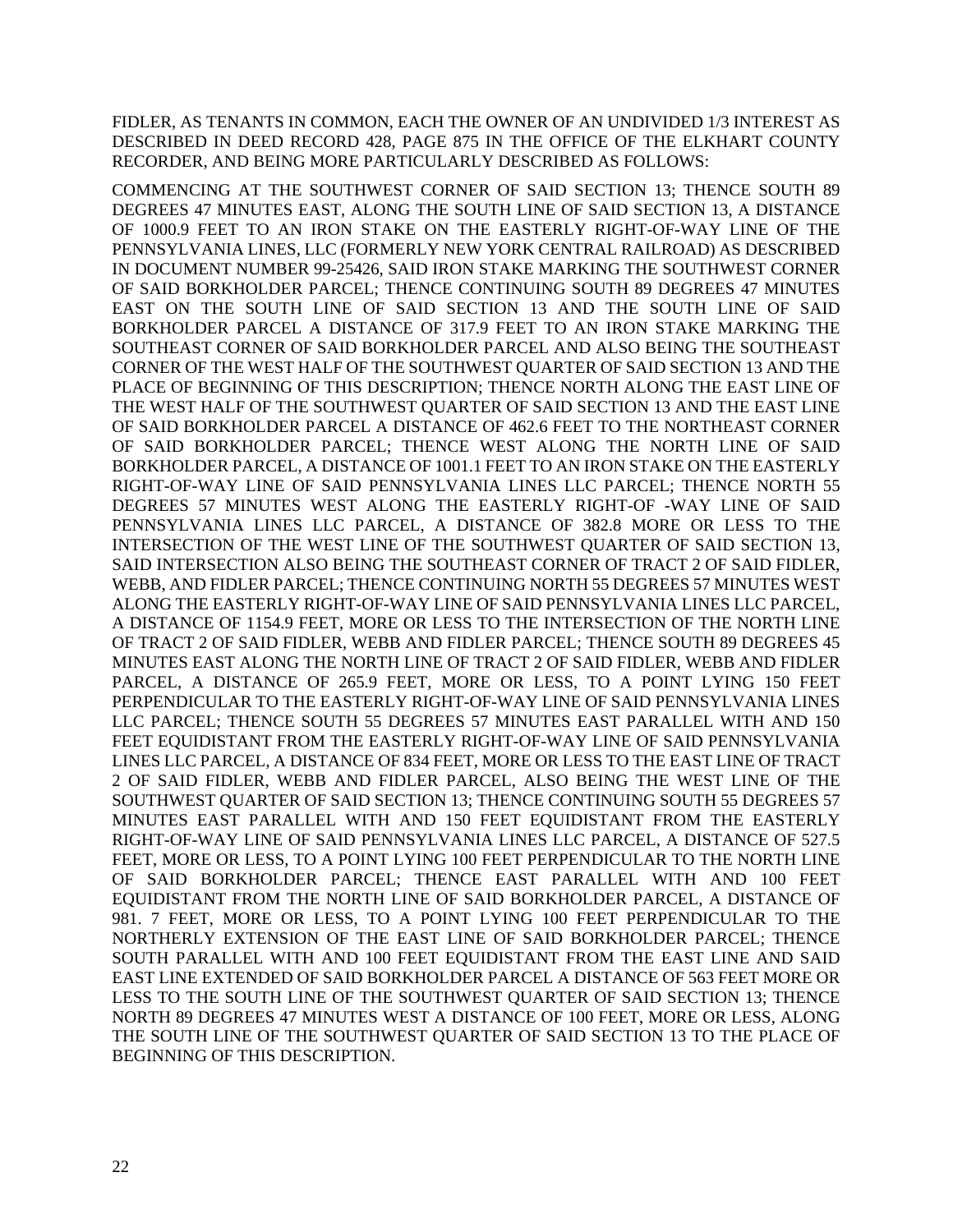## **TRACT 2**

#### **Parcels 20-11-13-400-005.000-014 and 20-11-13-400-009.000-014**

#### PARCEL ONE:

A PART OF THE SOUTHEAST QUARTER OF SECTION 13, TOWNSHIP 36 NORTH RANGE 6 EAST, ELKHART TOWNSHIP, ELKHART COUNTY, INDIANA, AND MORE PARTICULARLY DESCRIBED AS FOLLOWS:

COMMENCING AT THE SOUTH QUARTER CORNER OF SAID SECTION 13; THENCE ON AN ASSUMED DUE EAST BEARING, 218.65 FEET ALONG THE SOUTH LINE OF SAID SOUTHEAST QUARTER AND THE CENTERLINE OF COUNTY ROAD 36 TO THE POINT OF BEGINNING OF THIS DESCRIPTION; THENCE NORTH 0 DEGREES 05 MINUTES 41 SECONDS. EAST, 159.92 FEET ALONG AN EXISTING WOOD FENCE; THENCE SOUTH 89 DEGREES 56 MINUTES 22 SECONDS EAST, 255.46 FEET ALONG AN EXISTING WIRE FENCE; THENCE SOUTH 0 DEGREES 39 MINUTES 14 SECONDS WEST, 159.66 FEET TO THE SOUTH LINE OF SAID SOUTHEAST QUARTER AND THE CENTERLINE OF COUNTY ROAD 36; THENCE DUE WEST, 253.90 FEET ALONG THE ABOVE DESCRIBED LINE TO THE POINT OF BEGINNING.

## PARCEL TWO:

A PART OF THE WEST HALF OF THE SOUTHEAST QUARTER OF SECTION 13, TOWNSHIP 36 NORTH, RANGE 6 EAST, ELKHART TOWNSHIP, ELKHART COUNTY, INDIANA, MORE PARTICULARLY DESCRIBED AS FOLLOWS (BEARINGS IN THIS DESCRIPTION ARE BASED ON A LINE CONNECTING THE MONUMENT AT THE SOUTHWEST CORNER AND THE MONUMENT AT THE SOUTHEAST CORNER OF SAID SOUTHEAST QUARTER BEING NORTH 89 DEGREES 39 MINUTES 16 SECONDS EAST):

COMMENCING AT A HARRISON MONUMENT MARKING THE SOUTHWEST CORNER OF THE SOUTHEAST QUARTER OF SECTION 13, TOWNSHIP 36 NORTH, RANGE 6 EAST, THENCE NORTH 89 DEGREES 39 MINUTES 16 SECONDS EAST, ALONG THE SOUTH LINE OF SAID SOUTHEAST QUARTER, 478.49 FEET TO THE SOUTHEAST CORNER OF LAND DESCRIBED IN DEED RECORD 89-013994 IN THE OFFICE OF THE RECORDER OF ELKHART COUNTY, INDIANA, BEING THE POINT OF BEGINNING OF THIS DESCRIPTION; THENCE NORTH 00 DEGREES 18 MINUTES 30 SECONDS EAST ALONG THE EAST LINE OF SAID LAND, 159.96 FEET (159.66 FEET RECORDED) TO A PIPE AT THE NORTHEAST CORNER OF SAID LANCE, THENCE SOUTH 89 DEGREES 35 MINUTES 59 SECONDS WEST, ALONG THE NORTH LINE OF SAID LAND, 255.34 FEET TO A PIPE AT THE NORTHWEST COERNER OF SAID LAND; THENCE NORTH 00 DEGREES 15 MINUTES 03 SECONDS WEST, 40.00 FEET TO A REBAR WITH CAP (JUSTICE 900004); THENCE NORTH 89 DEGREES 35 MINUTES 59 SECONDS EAST, 267.73 FEET TO A REBAR WITH CAP (JUSTICE 900004); THENCE SOUTH 00 DEGREES 18 MINUTES 30 SECONDS WEST, 199.94 FEET TO A SURVEY MARK SPIKE ON THE SOUTH LINE OF SAID SOUTHEAST QUARTER; THENCE SOUTH 89 DEGREES 39 MINUTES 16 SECONDS WEST, ALONG THE SOUTH LINE OF SAID SOUTHEAST QUARTER, 12.00 FEET TO THE POINT OF BEGINNING OF THIS DESCRIPTION, CONTAINING 0.29 ACRES, MORE OR LESS.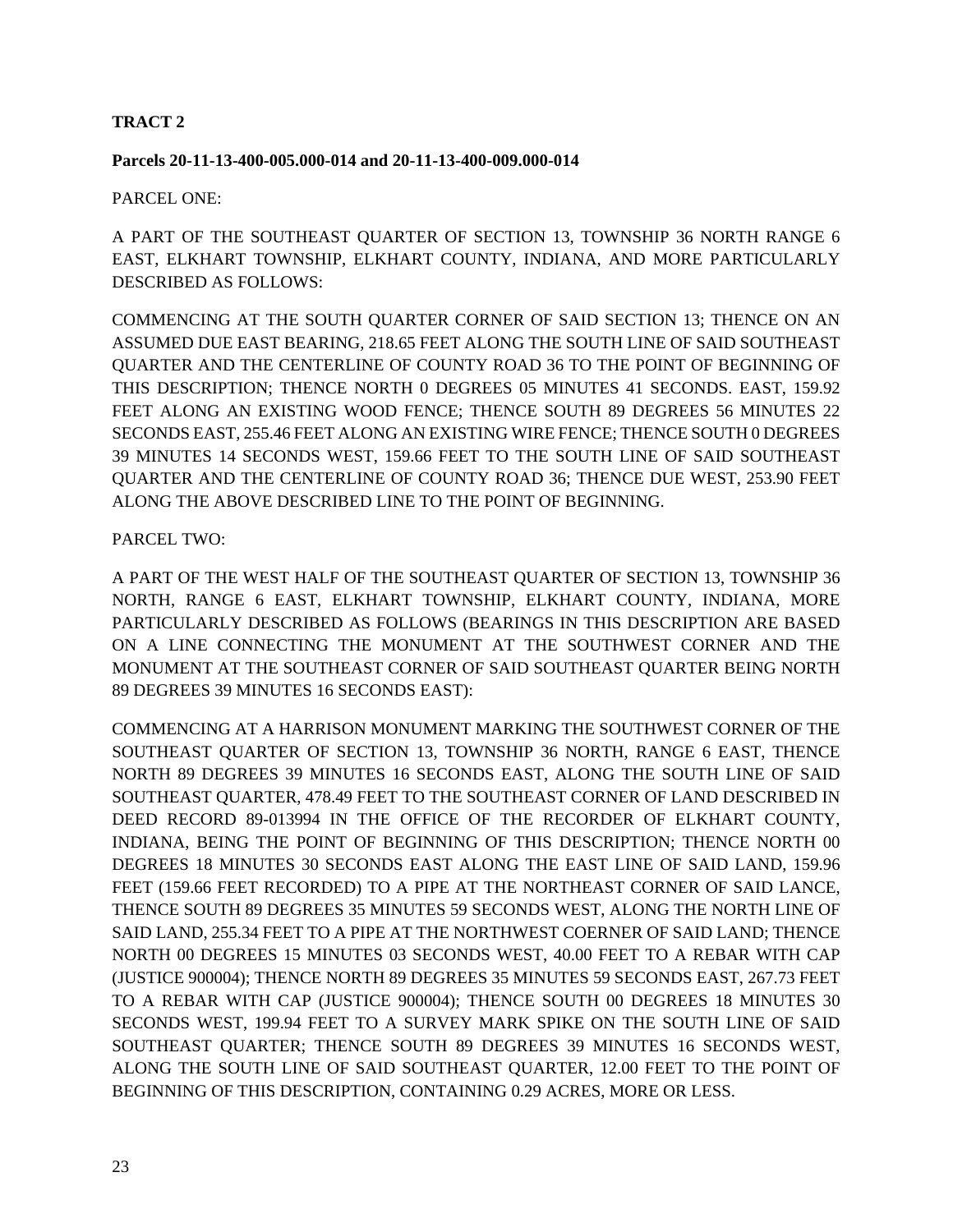#### **Parcel 20-11-13-400-010.000-014**

A PART OF THE WEST HALF OF THE SOUTHEAST QUARTER OF SECTION 13, TOWNSHIP 36 NORTH, RANGE 6 EAST, ELKHART TOWNSHIP, ELKHART COUNTY, INDIANA, MORE PARTICULARLY DESCRIBED AS FOLLOWS (BEARINGS IN THIS DESCRIPTION ARE BASED ON A LINE CONNECTING THE MONUMENT AT THE SOUTHWEST COERNER AND THE MONUMENT AT THE SOUTHEAST CORNER OF SAID SOUTHEAST QUARTER BEING NORTH 89 DEGREES 39 MINUTES 16 SECONDS EAST):

BEGINNING AT A HARRISON MONUMENT MARKING THE SOUTHWEST CORNER OF THE SOUTHEAST QUARTER OF SECTION 13, TOWNSHIP 36 NORTH, RANGE 6 EAST; THENCE NORTH 89 DEGREES 39 MINUTES 16 SECONDS EAST, ALONG THE SOUTH LINE OF SAID SOUTHEAST QUARTER, 224.72 FEET (218.65 FEET RECORDED) TO A SURVEY MARK SPIKE AT THE SOUTHWEST CORNER OF LAND DESCRIBED IN DEED RECORD 89-013994 IN THE OFFICE OF THE RECORDER OF ELKHART COUNTY, INDIANA; THENCE NORTH 00 DEGREES 15 MINUTES 03 SECONDS WEST, ALONG THE WEST LINE OF SAID LAND AND SAID LINE EXTENDED, 199.57 FEET TO A REBAR WITH CAP (JUSTICE); THENCE NORTH 89 DEGREES 35 MINUTES 59 SECONDS EAST, 267.73 FEET TO A REBAR WITH CAP (JUSTICE 900004); THENCE SOUTH OO DEGREES 18 MINUTES 30 SECONDS WEST, 199.94 FEET TO A SURVEY MARK SPIKE ON THE SOUTH LINE OF SAID SOUTHEAST QUARTER; THENCE NORTH 89 DEGREES 39 MINUTES 16 SECONDS EAST, ALONG THE SOUTH LINE OF SAID SOUTHEAST QUARTER, 355.31 FEET TO A SURVEY MARK SPIKE; THENCE NORTH 00 DEGREES 20 MINUTES 44 SECONDS WEST, 320.49 FEET TO A REBAR WITH CAP (JUSTICE 900004); THENCE SOUTH 89 DEGREES 39 MINUTES 16 SECONDS WEST, 845.97 FEET TO A REBAR WITH CAP (JUSTICE 900004) ON THE NORHT-SOUTH CENTERLINE OF SAID SECTION 13; THENCE SOUTH 00 DEGREES 22 MINUTES 23 SECONDS EAST, ALONG THE NORTH-SOUTH CENTERLINE OF SAID SECTION 13, 320.49 FEET TO THE POINT OF BEGINNING OF THIS DESCRIPTION, CONTAINING 5.00 ACRES, MORE OR LESS.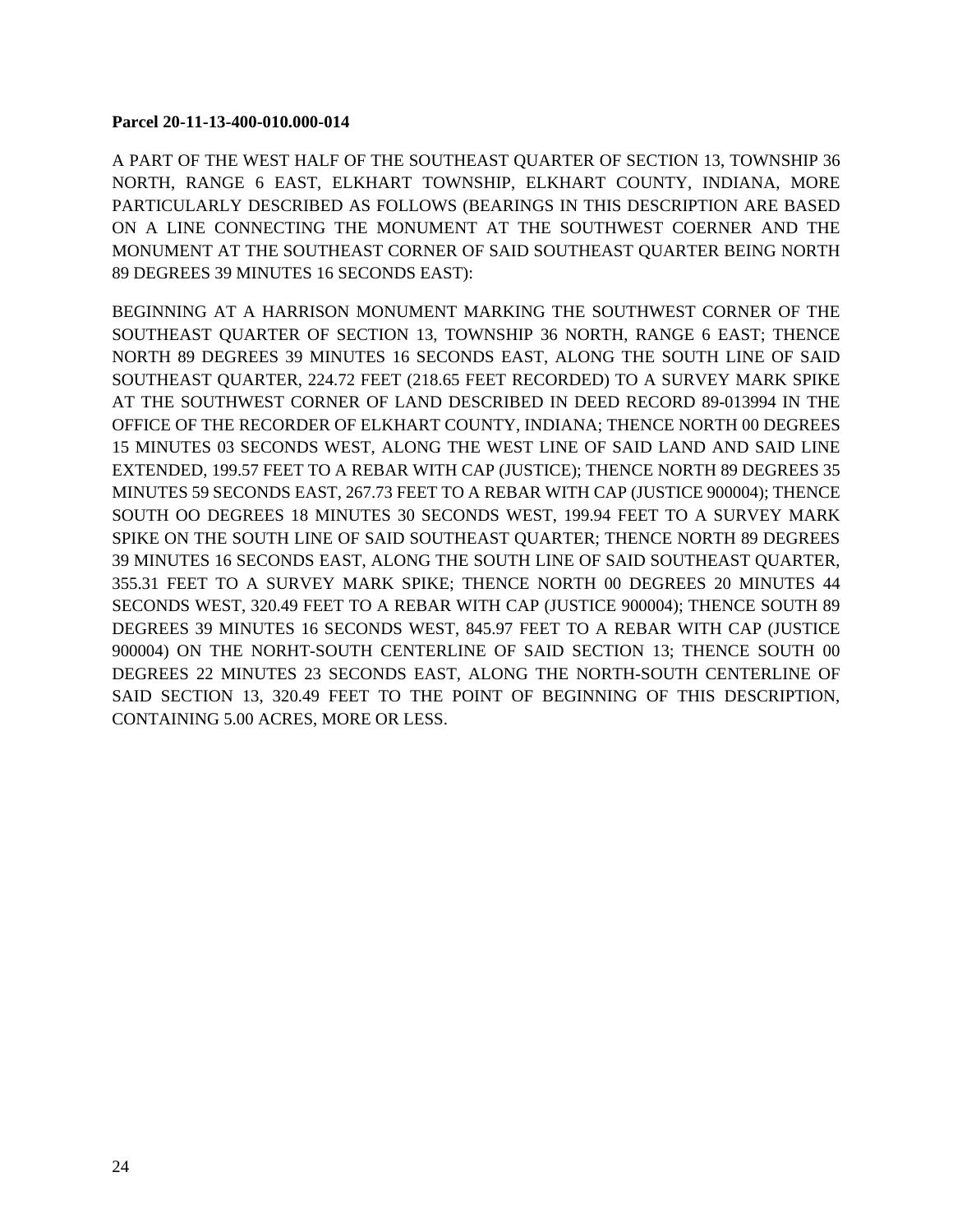## **TRACT 3**

#### **Parcel 20-11-24-226-006.000-014**

A PART OF THE NORTHEAST QUARTER OF SECTION 24, TOWNSHIP 36 NORTH, RANGE 6 EAST, SECOND PRINCIPAL MERIDIAN, ELKHART TOWNSHIP, ELKHART COUNTY, INDIANA, CONTAINING 28.02 ACRES, MORE OR LESS, AND BASED ON AN ORIGINAL SURVEY BY B. DORIOT & ASSOCIATES LAND SURVEYING (C. BLAKE DORIOT P.S. 890028), JOB #2021-311, ALL BEARINGS BASED ON INDIANA EAST STATE PLANES, COMPLETED ON SEPTEMBER 24, 2021, MORE PARTICULARLY DESCRIBED AS FOLLOWS:

COMMENCING AT A HARRISON MONUMENT MARKING THE NORTH QUARTER CORNER OF SECTION 24, TOWNSHIP 36 NORTH, RANGE 6 EAST; THENCE SOUTH 89 DEGREES 39 MINUTES 12 SECONDS WEST ALONG THE NORTH LINE OF SAID NORTHEAST QUARTER, A DISTANCE OF 1106.04 FEET, TO A MAG NAIL, BEING THE POINT OF BEGINNING OF THIS DESCRIPTION; THENCE SOUTH 89 DEGREES 39 MINUTES 12 SECONDS WEST , ALONG THE NORTH LINE OF SAID NORTHEAST QUARTER, A DISTANCE OF 209.00 FEET TO A MAG NAIL; THENCE SOUTH 00 DEGREES 42 MINUTES 25 SECONDS EAST OF THE EAST LINE OF DEED RECORD 2021-03702, A DISTANCE OF 1979.00 FEET TO AN IRON REBAR ON THE NORTH RIGHT OF WAY OF THE NORFOLK SOUTHERN RAILWAY; THENCE SOUTH 56 DEGREES 33 MINUTES 42 SECONDS EAST ALONG SAID NORTH RIGHT OF WAY OF THE NORFOLK SOUTHERN RAILWAY, A DISTANCE OF 830.98 FEET TO AN IRON REBAR WITH CAP; THENCE NORTH 00 DEGREES 42 MINUTES 00 SECONDS WEST 627 FEET WEST OF AND PARALLEL TO THE EAST LINE OF SAID NORTHEAST QUARTER, A DISTANCE OF 1815.05 FEET TO AN IRON REBAR WITH CAP; THENCE SOUTH 89 DEGREES 39 MINUTES 12 SECONDS WEST A DISTANCE OF 478.95 FEET, TO AN IRON REBAR WITH CAP; THENCE NORTH 00 DEGREES 42 MINUTES 25 SECONDS EAST, A DISTANCE OF 627.00 FEET TO THE POINT OF BEGINNING.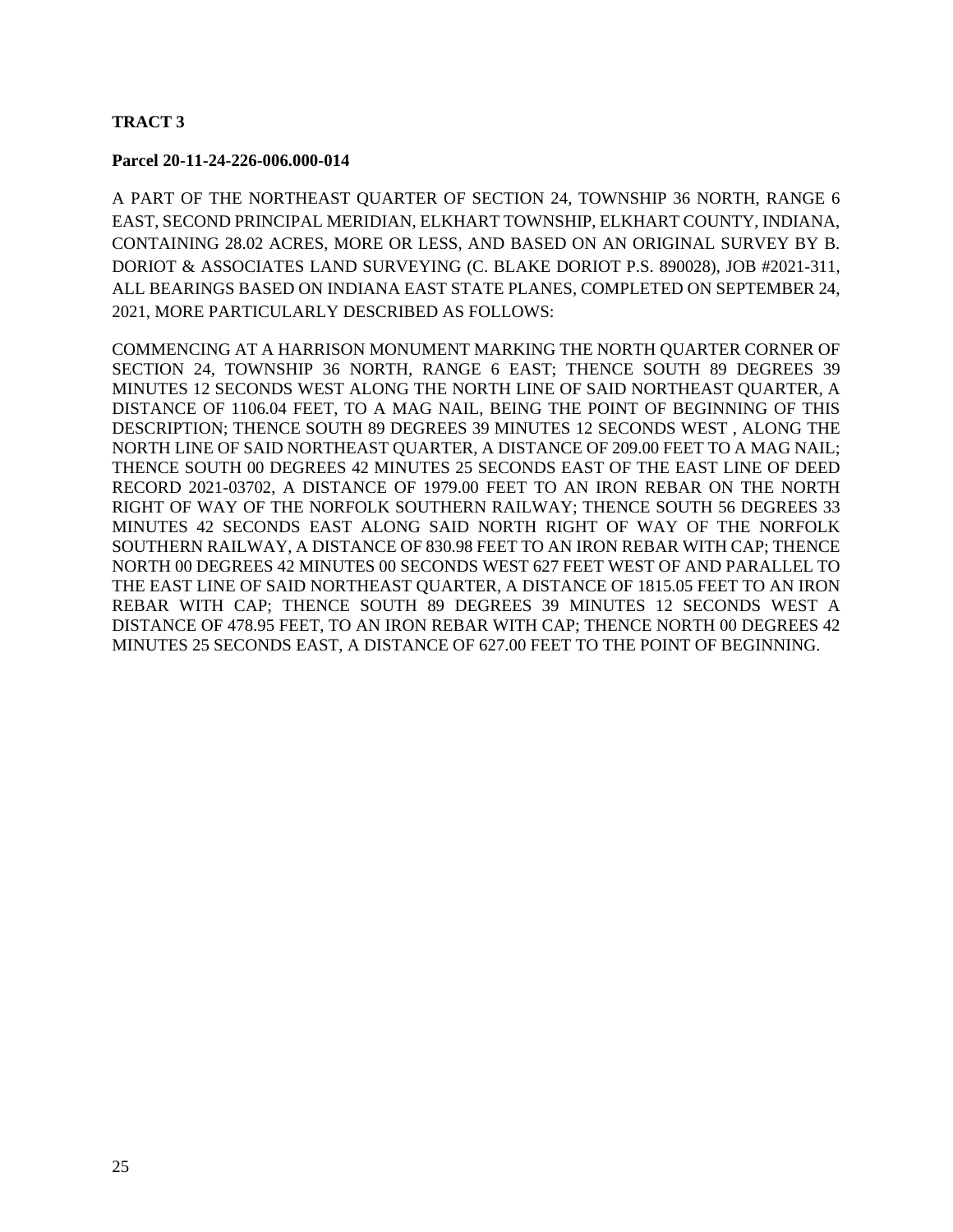# **EXHIBIT C**

# **PROJECT BUDGET**

|                                                           | BID             | 5% Contingency |
|-----------------------------------------------------------|-----------------|----------------|
| Contract 1 – College/CR 31/Kercher Water Main Loop        | \$5,354,383     | \$267,719      |
| Contract 2 – Earthwork/Drainage                           | \$11,779,850    | \$588,992      |
| Contract 3 – Subdivision Utilities and Roadway Loop       | \$7,270,000     | \$363,500      |
| Aggregate Bid (approx.)                                   | \$250,000       |                |
| Contract 4 - College Ave (updated estimates from 5/9/22)  | \$1,000,000     |                |
| CR 33 Reclamation (Interlocal Agreement for detour route) | \$154,000       |                |
| <b>BID TOTAL</b>                                          | \$25,808,233    |                |
| CONTINGENCY TOTAL                                         | \$1,220,211     |                |
| <b>TIF Funding Commitment</b>                             | $(\$5,350,000)$ |                |
| Interlocal with Elkhart County for Drainage               | $(\$300,000)$   |                |
| <b>Remaining Balance</b>                                  | \$21,378,444    |                |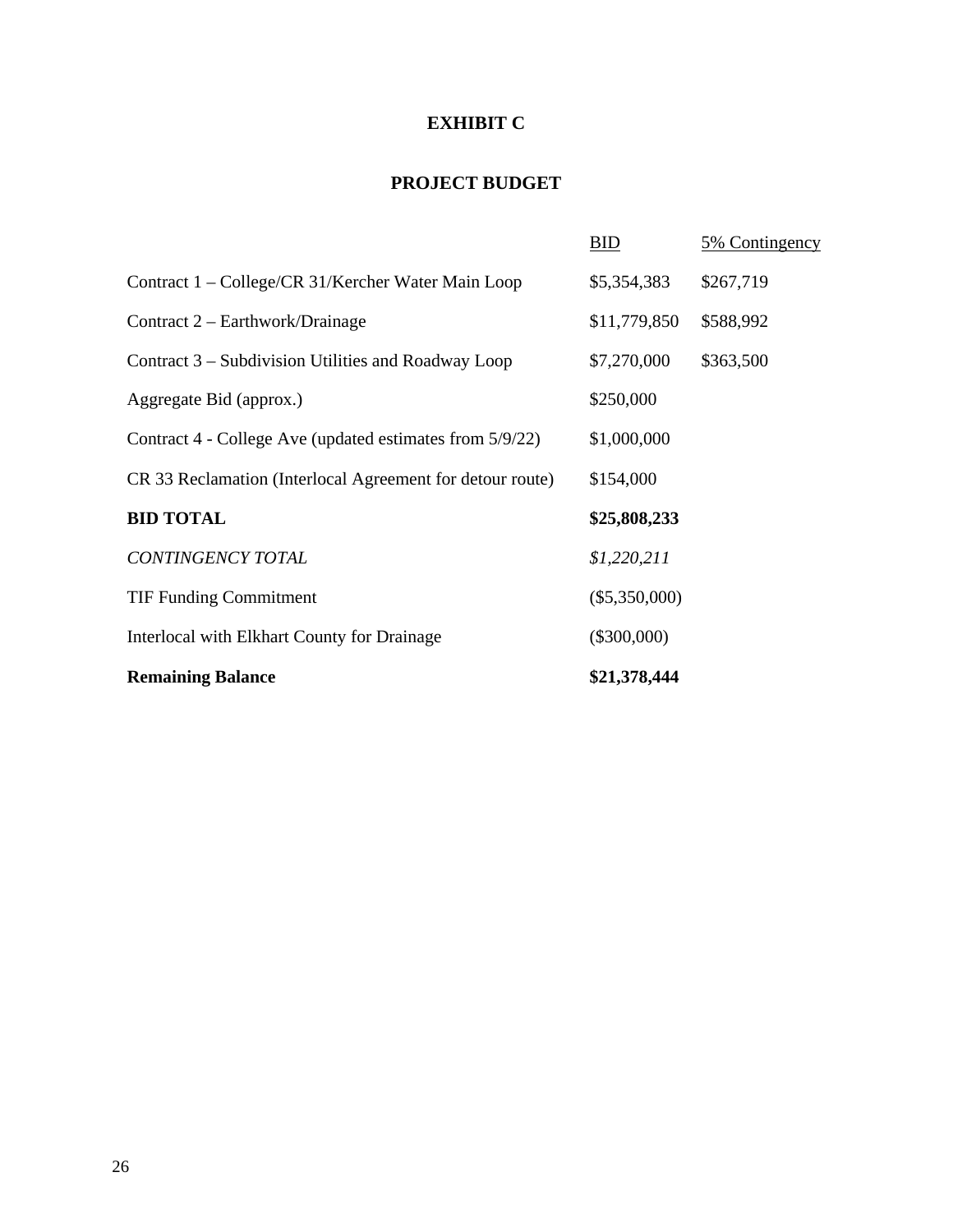# **EXHIBIT E**

# **BAKER TILLY BOND SCHEDULES**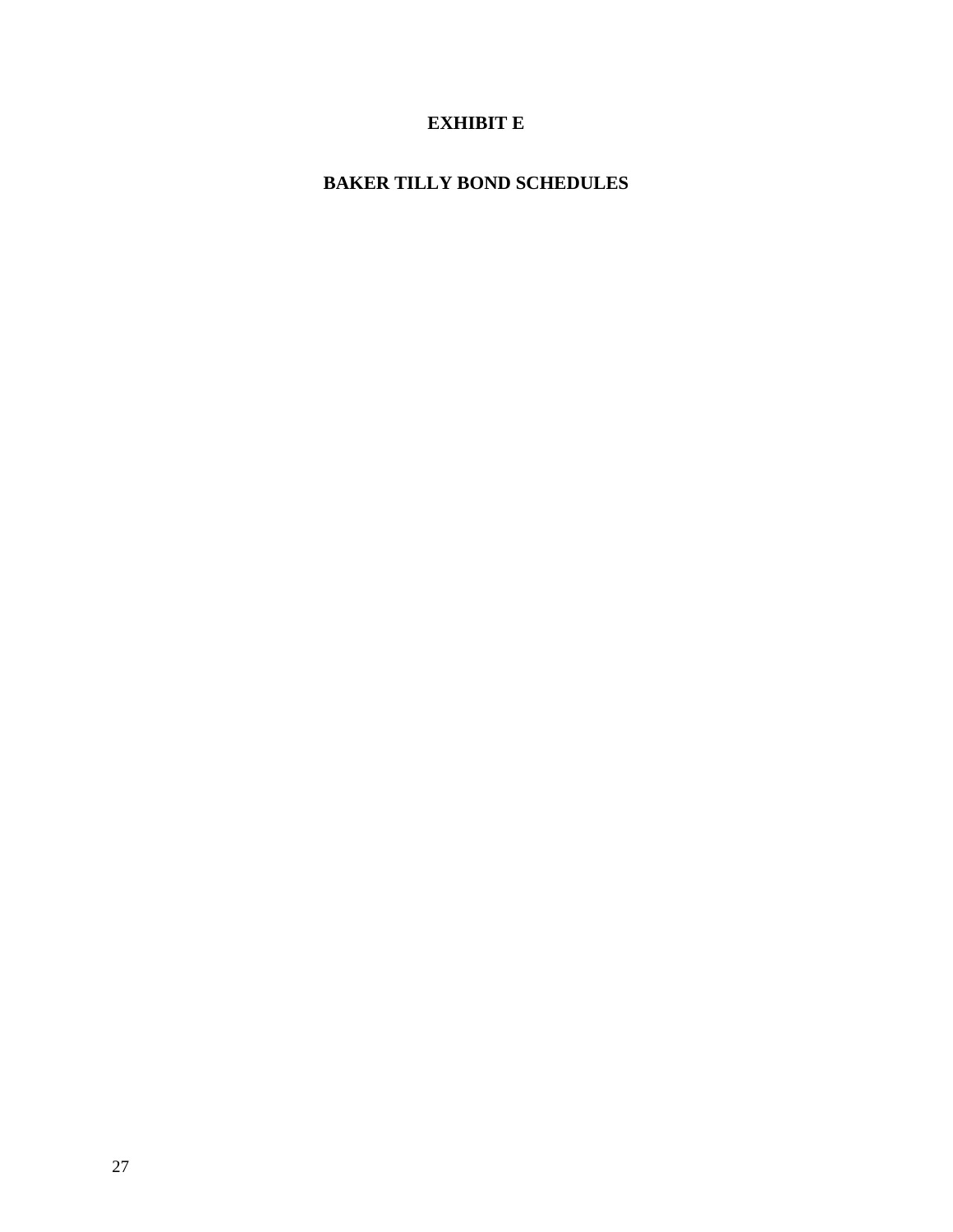June 14, 2022

Ms. Becky Hutsell, Director of Redevelopment City of Goshen 204 East Jefferson Street, Suite 6 Goshen, Indiana 46528

Re: Last Dance Project

Dear Ms. Hutsell:

Per your request, we have prepared this analysis to assist you in the discussion and consideration of the Last Dance project. The attached schedules (listed below) present unaudited and limited information. The use of these schedules should be restricted to this purpose, for internal use only, as the information is subject to future revision and final report.

Page

| ayc |                                                                                                                                          |
|-----|------------------------------------------------------------------------------------------------------------------------------------------|
| 2   | Estimated Tax Increment for the Proposed Development                                                                                     |
| 3   | Project Costs and Funding                                                                                                                |
| 4   | Amortization of \$24,084,000 Principal Amount of Economic Development Revenue<br>Bonds, Series 2022 (College Avenue Project)             |
| 5   | Anticipated Amortization of \$24,084,000 Principal Amount of Economic Development Revenue<br>Bonds, Series 2022 (College Avenue Project) |

6 Comparison of Estimated Annual Tax Increment and Anticipated Annual Debt Service

In the preparation of these schedules, certain assumptions were made as noted regarding certain future events. As is the case with such assumptions regarding future events and transactions, some or all may not occur as expected and the resulting differences could be material. We have not examined the underlying assumptions nor have we audited or reviewed the historical data. Consequently, we express no opinion thereon nor do we have a responsibility to prepare subsequent reports.

We would appreciate your questions or comments on this information and would provide additional information upon request.

Very truly yours,

BAKER TILLY MUNICIPAL ADVISORS, LLC

lasm g. Lumber

Jason G. Semler, Partner

**C** bakertilly MUNICIPAL ADVISORS

> Baker Tilly Municipal Advisors, LLC 8365 Keystone Crossing, Ste 300 Indianapolis, IN 46240 United States of America

T: +1 (317) 465 1500 F: +1 (317) 465 1550 bakertilly.com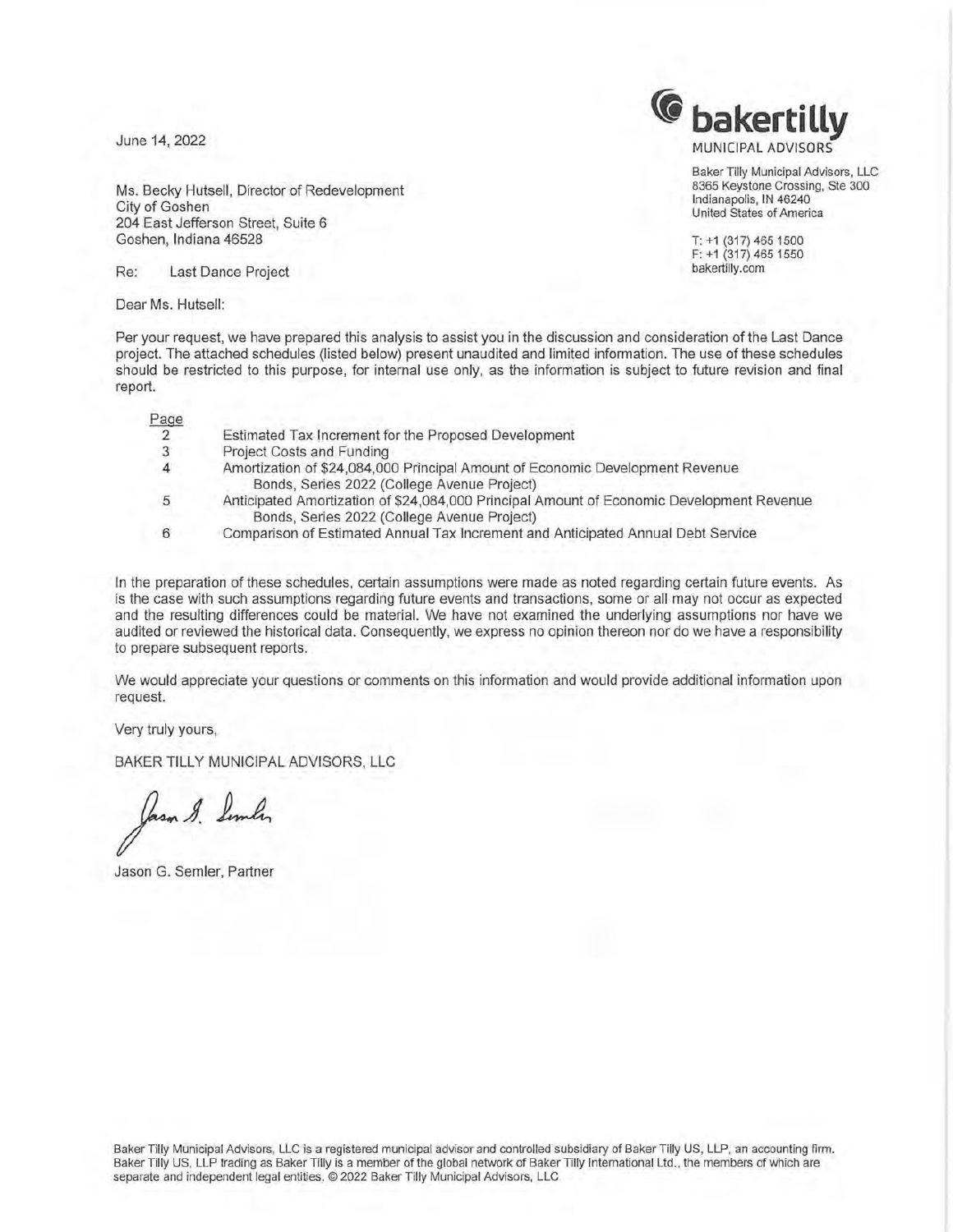#### Last Dance Project

#### ESTIMATED TAX INCREMENT FOR THE PROPOSED DEVELOPMENT Assumes manufacturing buildings are assessed at 70% of cost

|                                            | January 1  | <b>Estimated Assessed Value</b> |             |              |             |              |
|--------------------------------------------|------------|---------------------------------|-------------|--------------|-------------|--------------|
|                                            | Completion |                                 |             | Year Payable |             |              |
|                                            | Date       | 2024                            | 2025-2026   | 2027         | 2028        | 2029         |
|                                            | (1)        | (3)                             |             |              |             |              |
| Proposed Development (2)                   |            |                                 |             |              |             |              |
| Manufacturing Building 1                   | 2023       | \$4,095,000                     | \$8,190,000 | \$8,190,000  | \$8,190,000 | \$8,190,000  |
| Manufacturing Building 2                   | 2024       |                                 | 8,190,000   | 8,190,000    | 8,190,000   | 8,190,000    |
| Lamination Building                        | 2024       |                                 | 7,166,250   | 7,166,250    | 7,166,250   | 7,166,250    |
| Manufacturing Building 3                   | 2026       |                                 |             | 8,190,000    | 8,190,000   | 8,190,000    |
| Manufacturing Building 4                   | 2027       |                                 |             |              | 8,190,000   | 8,190,000    |
| Manufacturing Building 5                   | 2028       |                                 |             |              |             | 8,190,000    |
| <b>Estimated Net Assessed Value</b>        |            | 4,095,000                       | 23,546,250  | 31,736,250   | 39,926,250  | 48, 116, 250 |
| Less: Base Assessed Value (4)              |            | (272, 500)                      | (272, 500)  | (272, 500)   | (272, 500)  | (272, 500)   |
| Estimated Incremental Assessed Value       |            | 3,822,500                       | 23,273,750  | 31,463,750   | 39,653,750  | 47,843,750   |
| Times: Net Tax Rate (5)                    |            | \$3,4507                        | \$3,4507    | \$3,4507     | \$3,4507    | \$3,4507     |
| <b>Estimated Property Taxes Paid</b>       |            | 131,900                         | 803,110     | 1,085,720    | 1,368,330   | 1,650,940    |
| Less: Estimated Circuit Breaker Credit (6) |            | (2,600)                         | (15, 850)   | (21, 430)    | (27,000)    | (32, 580)    |
| <b>Estimated Net Property Taxes</b>        |            | 129,300                         | 787,260     | 1,064,290    | 1,341,330   | 1,618,360    |
| Less: Estimated Referendum Taxes (7)       |            | (14, 620)                       | (89,050)    | (120, 380)   | (151, 720)  | (183, 050)   |
| <b>Estimated Tax Increment</b>             |            | 114,680                         | 698,210     | 943,910      | 1,189,610   | 1,435,310    |
| Plus: Additional TIF from LIT PTRC (8)     |            | 5,470                           | 33,340      | 45,070       | 56,810      | 68,540       |
| <b>Estimated Net Tax Increment</b>         |            | \$120,150                       | \$731,550   | \$988,980    | \$1,246,420 | \$1,503,850  |

( 1) Per Developer representatives. Assumes the first taxes payable year will be the year following the January 1 assessment date.

(2) Per Developer representatives. Assumes the manufacturing buildings are assessed at 70% of estimated cost. The actual assessed values will be determined by the Elkhart County Assessor upon completion, and the actual assessed values may be materially different from the values assumed in this analysis.

(3) Assumes Manufacturing Building 1 will be 50% complete by January 1, 2023 for taxes payable 2024.

(4) Represents the pay 2022 base assessed value for parcels 11-13-200-005-015, 11-13-300-001-015, and 11-13-400-006-015.

(5) Represents the pay 2022 tax rate for the Goshen City-Elkhart Township taxing district of \$3.5940, less the 2022 LIT Property Tax Replacement Credit of 4.4616%.

(6) Accounts for the application of the Circuit Breaker Tax Credit, which limits property tax liability to 3.0% of gross assessed value for commercial property. The Goshen

Community School Corporation combined referendum tax rate of \$0.3826 does not apply to the calculation of the Circuit Breaker Tax Credit.

(7) Represents the taxes that will be captured by the Goshen Community School Corporation combined referendum tax rate of \$0.3826.

(8) Represents the taxes from the LIT Property Tax Replacement Credit that will be reimbursed to the Redevelopment Commission in the form of Tax Increment.

Note: This analysis assumes no additional growth in assessed values or changes in tax rates. Changes to these assumptions or to those outlined above may have a material effect on the tax increment estimates contained in this analysis.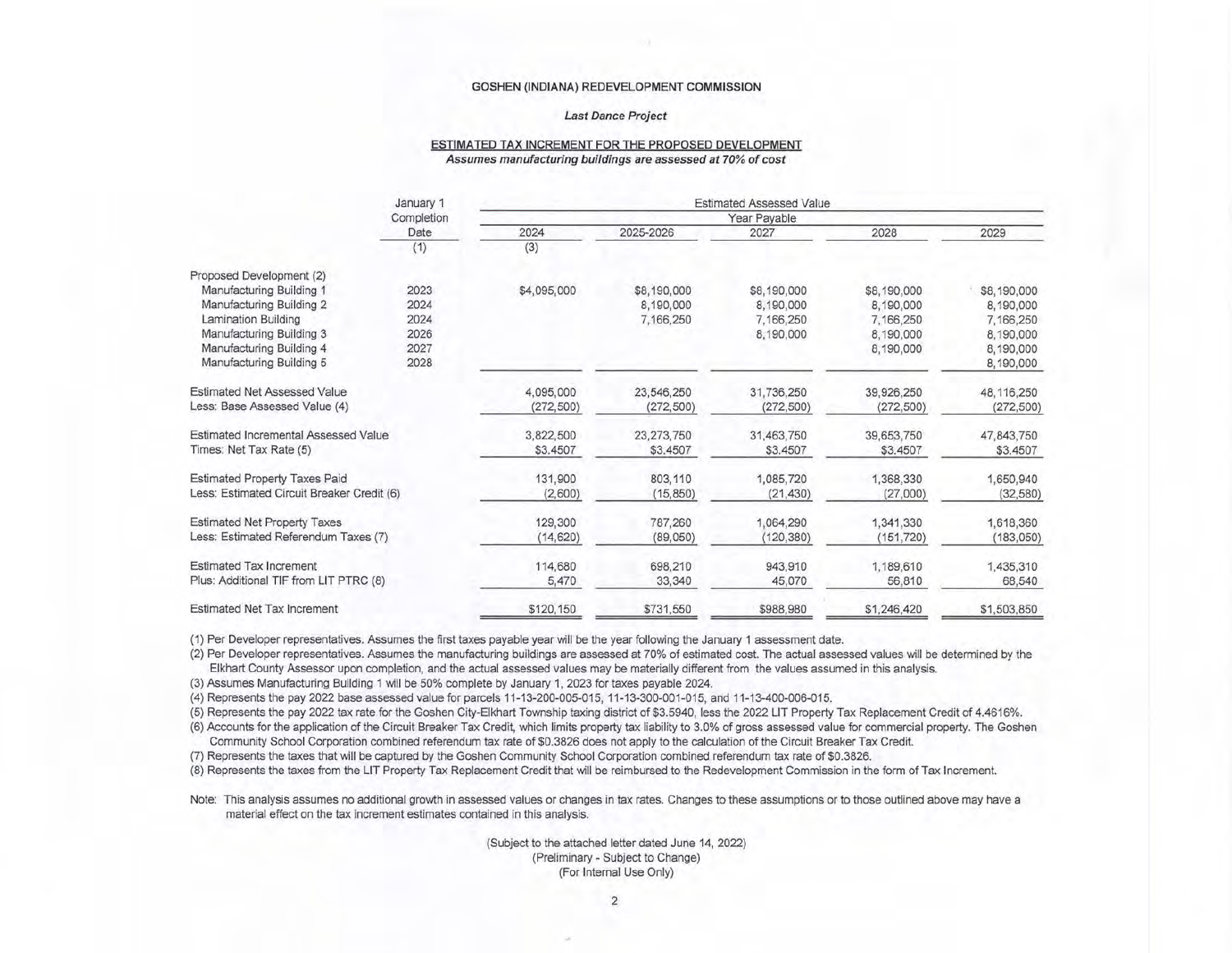## **Last Dance Project**

# **PROJECT COSTS AND FUNDING**

# Project Costs:

| Net proceeds available for the Project              | \$21,578,444.00 |
|-----------------------------------------------------|-----------------|
| Capitlized interest                                 | 2,314,658.00    |
| Allowance for bond issuance costs and contingencies | 190,898.00      |
| <b>Total Project Costs</b>                          | \$24,084,000.00 |
| Project Funding:                                    |                 |
| Economic Development Revenue Bonds, Series 2022     | \$24,084,000.00 |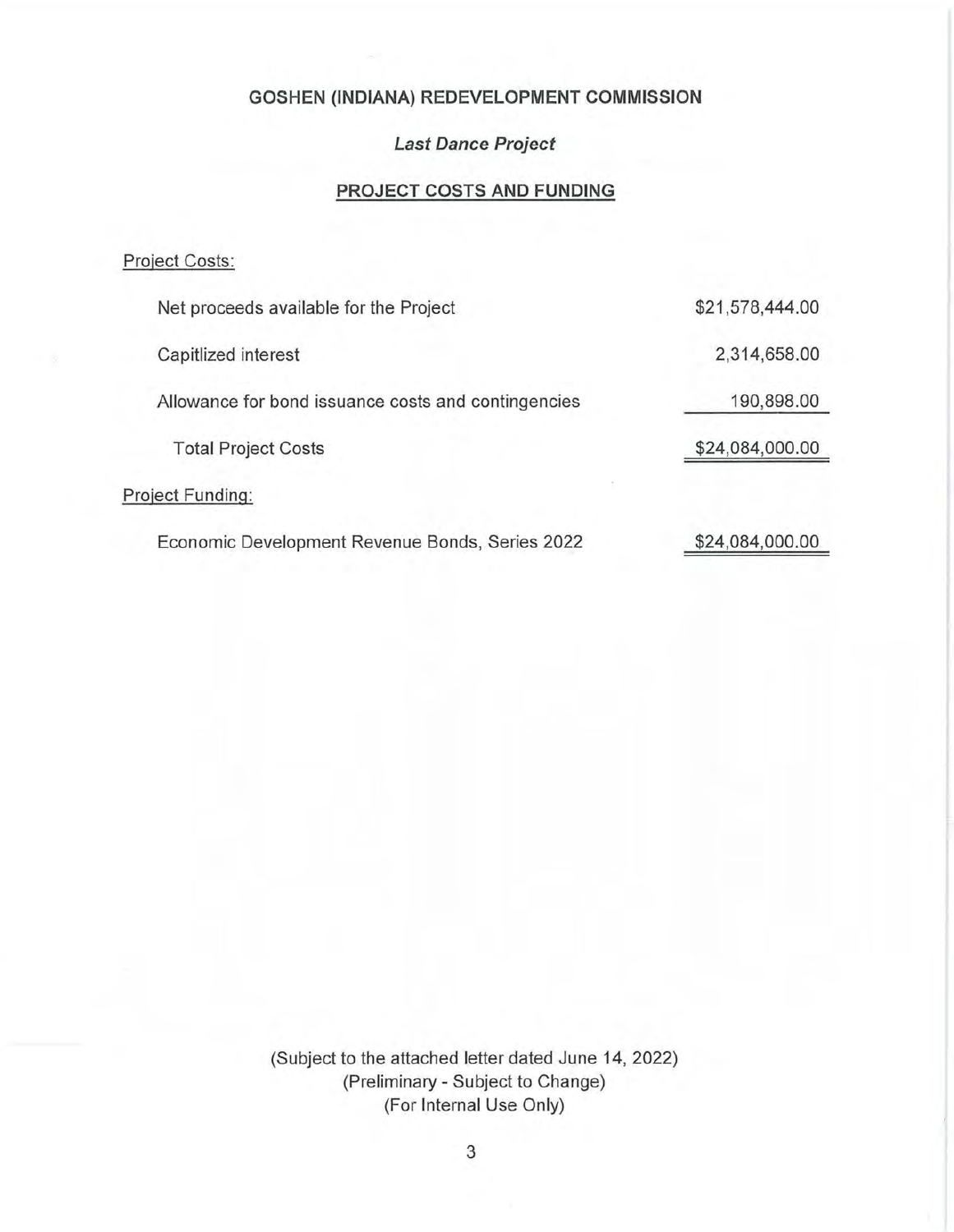#### **Last Dance Project**

#### **AMORTIZATION OF \$24,084,000 PRINCIPAL AMOUNT OF ECONOMIC DEVELOPMENT REVENUE BONDS, SERIES 2022 {COLLEGE AVENUE PROJECT) Bonds dated June 23, 2022**

| Payment<br>Date | Principal<br>Outstanding | Principal    | Interest<br>Rate | Interest        | Capitalized<br>Interest | Total<br>Debt Service | <b>Fiscal Year</b><br><b>Debt Service</b> |
|-----------------|--------------------------|--------------|------------------|-----------------|-------------------------|-----------------------|-------------------------------------------|
|                 |                          | (1)          |                  |                 |                         |                       |                                           |
| 01/01/23        | \$24,084,000             |              |                  | \$503,088.00    | $($ \$503,088.00)       | \$0.00                | \$0.00                                    |
| 07/01/23        | 24,084,000               |              |                  | 481,680.00      | (481, 680.00)           | 0.00                  |                                           |
| 01/01/24        | 24,084,000               |              |                  | 481,680.00      | (481, 680.00)           | 0.00                  | 0.00                                      |
| 07/01/24        | 24,084,000               |              |                  | 481,680.00      | (481, 680.00)           | 0.00                  |                                           |
| 01/01/25        | 24,084,000               |              |                  | 481,680.00      | (366, 530.00)           | 115,150.00            | 115,150.00                                |
| 07/01/25        | 24,084,000               |              |                  | 481,680.00      |                         | 481,680.00            |                                           |
| 01/01/26        | 24,084,000               |              |                  | 481,680.00      |                         | 481,680.00            | 963,360.00                                |
| 07/01/26        | 24,084,000               |              |                  | 481,680.00      |                         | 481,680.00            |                                           |
| 01/01/27        | 24,084,000               |              |                  | 481,680.00      |                         | 481,680.00            | 963,360.00                                |
| 07/01/27        | 24,084,000               |              |                  | 481,680.00      |                         | 481,680.00            |                                           |
| 01/01/28        | 24,084,000               |              |                  | 481,680.00      |                         | 481,680.00            | 963,360.00                                |
| 07/01/28        | 24,084,000               |              |                  | 481,680.00      |                         | 481,680.00            |                                           |
| 01/01/29        | 24,084,000               |              |                  | 481,680.00      |                         | 481,680.00            | 963,360.00                                |
| 07/01/29        | 24,084,000               |              |                  | 481,680.00      |                         | 481,680.00            |                                           |
| 01/01/30        | 24,084,000               |              |                  | 481,680.00      |                         | 481,680.00            | 963,360.00                                |
| 07/01/30        | 24,084,000               |              |                  | 481,680.00      |                         | 481,680.00            |                                           |
| 01/01/31        | 24,084,000               |              |                  | 481,680.00      |                         | 481,680.00            | 963,360.00                                |
| 07/01/31        | 24,084,000               |              |                  | 481,680.00      |                         | 481,680.00            |                                           |
| 01/01/32        | 24,084,000               |              |                  | 481,680.00      |                         | 481,680.00            | 963,360.00                                |
| 07/01/32        | 24,084,000               |              |                  | 481,680.00      |                         | 481,680.00            |                                           |
| 01/01/33        | 24,084,000               |              |                  | 481,680.00      |                         | 481,680.00            | 963,360.00                                |
| 07/01/33        | 24,084,000               |              |                  | 481,680.00      |                         | 481,680.00            |                                           |
| 01/01/34        | 24,084,000               |              |                  | 481,680.00      |                         | 481,680.00            | 963,360.00                                |
| 07/01/34        | 24,084,000               |              |                  | 481,680.00      |                         | 481,680.00            |                                           |
| 01/01/35        | 24,084,000               |              |                  | 481,680.00      |                         | 481,680.00            | 963,360.00                                |
| 07/01/35        | 24,084,000               |              |                  | 481,680.00      |                         | 481,680.00            |                                           |
| 01/01/36        | 24,084,000               |              |                  | 481,680.00      |                         | 481,680.00            | 963,360.00                                |
| 07/01/36        | 24,084,000               |              |                  | 481,680.00      |                         | 481,680.00            |                                           |
| 01/01/37        | 24,084,000               |              |                  | 481,680.00      |                         | 481,680.00            | 963,360.00                                |
| 07/01/37        | 24,084,000               |              |                  | 481,680.00      |                         | 481,680.00            |                                           |
| 01/01/38        | 24,084,000               |              |                  | 481,680.00      |                         | 481,680.00            | 963,360.00                                |
| 07/01/38        | 24,084,000               |              |                  | 481,680.00      |                         | 481,680.00            |                                           |
| 01/01/39        | 24,084,000               |              |                  | 481,680.00      |                         | 481,680.00            | 963,360.00                                |
| 07/01/39        | 24,084,000               |              |                  | 481,680.00      |                         | 481,680.00            |                                           |
| 01/01/40        | 24,084,000               |              |                  | 481,680.00      |                         | 481,680.00            | 963,360.00                                |
| 07/01/40        | 24,084,000               |              |                  | 481,680.00      |                         | 481,680.00            |                                           |
| 01/01/41        | 24,084,000               |              |                  | 481,680.00      |                         | 481,680.00            | 963,360.00                                |
| 07/01/41        | 24,084,000               |              |                  | 481,680.00      |                         | 481,680.00            |                                           |
| 01/01/42        | 24,084,000               |              |                  | 481,680.00      |                         | 481,680.00            | 963,360.00                                |
| 07/01/42        | 24,084,000               |              |                  | 481,680.00      |                         | 481,680.00            |                                           |
| 01/01/43        | 24,084,000               |              |                  | 481,680.00      |                         | 481,680.00            | 963,360.00                                |
| 07/01/43        | 24,084,000               |              |                  | 481,680.00      |                         | 481,680.00            |                                           |
| 01/01/44        | 24,084,000               |              |                  | 481,680.00      |                         | 481,680.00            | 963,360.00                                |
| 07/01/44        | 24,084,000               |              |                  | 481,680.00      |                         | 481,680.00            |                                           |
| 01/01/45        | 24,084,000               |              |                  | 481,680.00      |                         | 481,680.00            | 963,360.00                                |
| 07/01/45        | 24,084,000               |              |                  | 481,680.00      |                         | 481,680.00            |                                           |
| 01/01/46        | 24,084,000               |              |                  | 481,680.00      |                         | 481,680.00            | 963,360.00                                |
| 07/01/46        | 24,084,000               |              |                  | 481,680.00      |                         | 481,680.00            |                                           |
| 01/01/47        | 24,084,000               | \$24,084,000 | 4.00%            | 481,680.00      |                         | 24,565,680.00         | 25,047,360.00                             |
| Totals          |                          | \$24,084,000 |                  | \$23,623,728.00 | (\$2,314,658.00)        | \$45,393,070.00       | \$45,393,070.00                           |

(1) The total principal amount of \$24,084,000 is due at the maturity of the Bonds on January 1, 2047.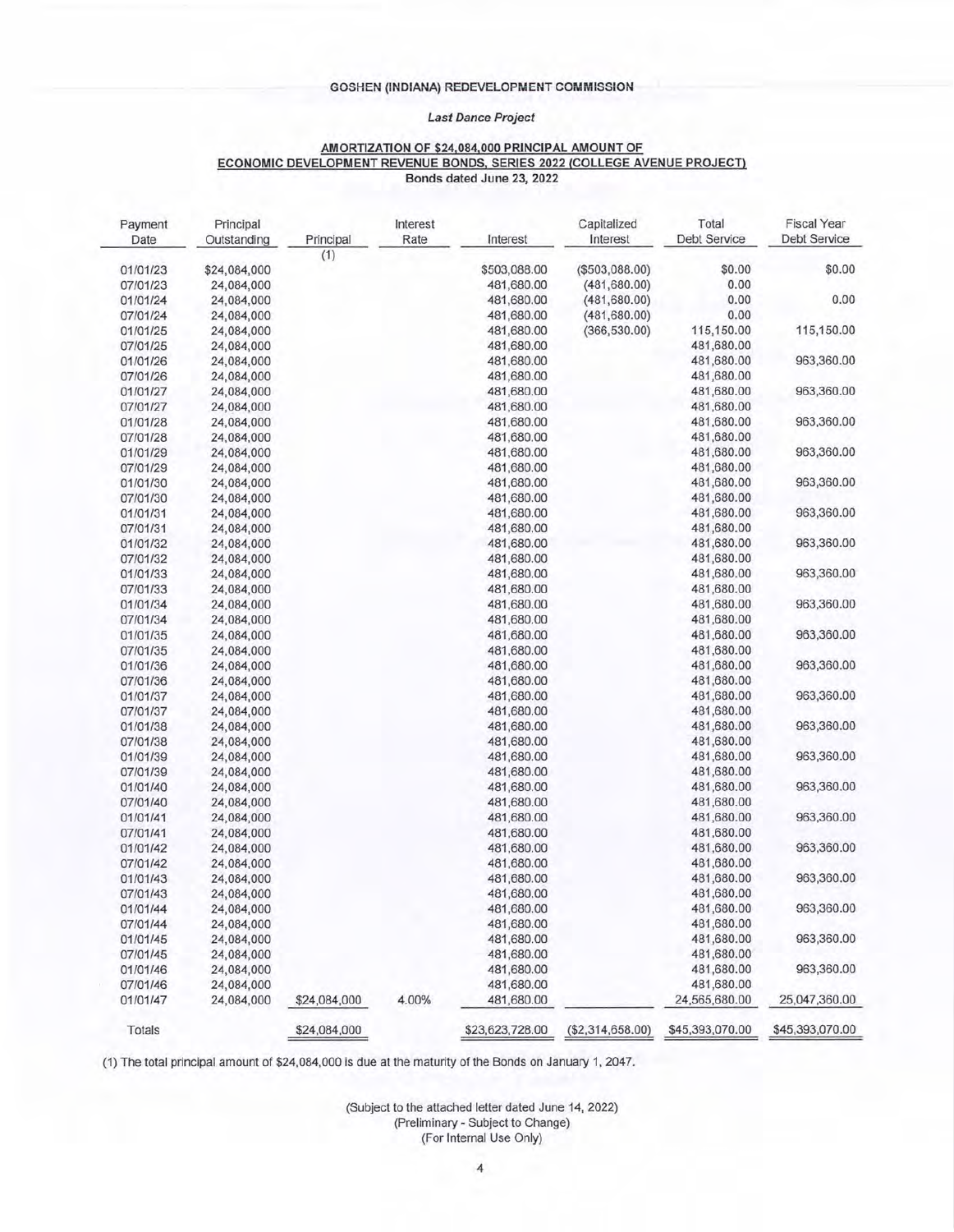#### **Last Dance Project**

#### **ANTICIPATED AMORTIZATION OF 124,084,000 PRINCIPAL AMOUNT OF ECONOMIC DEVELOPMENT REVENUE BONDS, SERIES 2022 {COLLEGE AVENUE PROJECT) Bonds dated June 23, 2022**

| Payment<br>Date      | Anticipated<br>Principal<br>Outstanding | Anticipated<br>Principal | Interest<br>Rate | Anticipated<br>Interest | Anticipated<br>Capitalized<br>Interest | Anticipated<br>Total<br>Debt Service | Anticipated<br><b>Fiscal Year</b><br>Debt Service |
|----------------------|-----------------------------------------|--------------------------|------------------|-------------------------|----------------------------------------|--------------------------------------|---------------------------------------------------|
|                      |                                         | (1)                      |                  |                         |                                        |                                      |                                                   |
| 01/01/23             | \$24,084,000                            |                          |                  | \$503,088.00            | ( \$503,088.00)                        | \$0.00                               | \$0.00                                            |
| 07/01/23             | 24,084,000                              |                          |                  | 481,680.00              | (481, 680.00)                          | 0.00                                 |                                                   |
| 01/01/24             | 24,084,000                              |                          |                  | 481,680.00              | (481, 680, 00)                         | 0.00                                 | 0.00                                              |
| 07/01/24             | 24,084,000                              |                          |                  | 481,680.00              | (481, 680.00)                          | 0.00                                 |                                                   |
| 01/01/25             | 24,084,000                              |                          |                  | 481,680.00              | (366, 530.00)                          | 115,150.00                           | 115,150.00                                        |
| 07/01/25             | 24,084,000                              |                          |                  | 481,680.00              |                                        | 481,680.00                           |                                                   |
| 01/01/26             | 24,084,000                              |                          |                  | 481,680.00              |                                        | 481,680.00                           | 963,360.00                                        |
| 07/01/26             | 24,084,000                              |                          |                  | 481,680.00              |                                        | 481,680.00                           |                                                   |
| 01/01/27             | 24,084,000                              |                          |                  | 481,680.00              |                                        | 481,680.00                           | 963,360.00                                        |
| 07/01/27             | 24,084,000                              | \$10,000                 | 4.00%            | 481,680.00              |                                        | 491,680.00                           |                                                   |
| 01/01/28             | 24,074,000                              | 10,000                   | 4.00%            | 481,480.00              |                                        | 491,480.00                           | 983,160.00                                        |
| 07/01/28             | 24,064,000                              | 139,000                  | 4.00%            | 481,280.00              |                                        | 620,280.00                           |                                                   |
| 01/01/29             | 23,925,000                              | 142,000                  | 4.00%            | 478,500.00              |                                        | 620,500.00                           | 1,240,780.00                                      |
| 07/01/29             | 23,783,000                              | 274,000                  | 4.00%            | 475,660.00              |                                        | 749,660.00                           |                                                   |
| 01/01/30             | 23,509,000                              | 279,000                  | 4.00%            | 470,180.00              |                                        | 749,180.00                           | 1,498,840.00                                      |
| 07/01/30             | 23,230,000                              | 284,000                  | 4.00%            | 464,600.00              |                                        | 748,600.00                           |                                                   |
| 01/01/31             | 22,946,000                              | 291,000                  | 4.00%            | 458,920.00              |                                        | 749,920.00                           | 1,498,520.00                                      |
| 07/01/31             | 22,655,000                              | 296,000                  | 4.00%            | 453,100.00              |                                        | 749,100.00                           |                                                   |
| 01/01/32             | 22,359,000                              | 302,000                  | 4.00%            | 447,180.00              |                                        | 749,180.00                           | 1,498,280.00                                      |
| 07/01/32             | 22,057,000                              | 308,000                  | 4.00%            | 441,140.00              |                                        | 749,140.00                           |                                                   |
| 01/01/33             | 21,749,000                              |                          | 4.00%            | 434,980.00              |                                        | 748,980.00                           |                                                   |
|                      |                                         | 314,000                  | 4.00%            |                         |                                        |                                      | 1,498,120.00                                      |
| 07/01/33<br>01/01/34 | 21,435,000                              | 320,000                  |                  | 428,700.00              |                                        | 748,700.00                           | 1,498,000.00                                      |
|                      | 21,115,000                              | 327,000                  | 4.00%            | 422,300.00              |                                        | 749,300.00                           |                                                   |
| 07/01/34<br>01/01/35 | 20,788,000                              | 334,000                  | 4.00%            | 415,760.00              |                                        | 749,760.00                           | 1,498,840.00                                      |
|                      | 20,454,000                              | 340,000                  | 4.00%            | 409,080.00              |                                        | 749,080.00                           |                                                   |
| 07/01/35             | 20,114,000                              | 347,000                  | 4.00%            | 402,280.00              |                                        | 749,280.00                           |                                                   |
| 01/01/36             | 19,767,000                              | 354,000                  | 4.00%            | 395,340.00              |                                        | 749,340.00                           | 1,498,620.00                                      |
| 07/01/36             | 19,413,000                              | 361,000                  | 4.00%            | 388,260.00              |                                        | 749,260.00                           |                                                   |
| 01/01/37             | 19,052,000                              | 368,000                  | 4.00%            | 381,040.00              |                                        | 749,040.00                           | 1,498,300.00                                      |
| 07/01/37             | 18,684,000                              | 376,000                  | 4.00%            | 373,680.00              |                                        | 749,680.00                           |                                                   |
| 01/01/38             | 18,308,000                              | 383,000                  | 4.00%            | 366,160.00              |                                        | 749,160.00                           | 1,498,840.00                                      |
| 07/01/38             | 17,925,000                              | 391,000                  | 4.00%            | 358,500.00              |                                        | 749,500.00                           |                                                   |
| 01/01/39             | 17,534,000                              | 398,000                  | 4.00%            | 350,680.00              |                                        | 748,680.00                           | 1,498,180.00                                      |
| 07/01/39             | 17,136,000                              | 406,000                  | 4.00%            | 342,720.00              |                                        | 748,720.00                           |                                                   |
| 01/01/40             | 16,730,000                              | 415,000                  | 4.00%            | 334,600.00              |                                        | 749,600.00                           | 1,498,320.00                                      |
| 07/01/40             | 16,315,000                              | 423,000                  | 4.00%            | 326,300.00              |                                        | 749,300.00                           |                                                   |
| 01/01/41             | 15,892,000                              | 431,000                  | 4.00%            | 317,840.00              |                                        | 748,840.00                           | 1,498,140.00                                      |
| 07/01/41             | 15,461,000                              | 440,000                  | 4.00%            | 309,220.00              |                                        | 749,220.00                           |                                                   |
| 01/01/42             | 15,021,000                              | 449,000                  | 4.00%            | 300,420.00              |                                        | 749,420.00                           | 1,498,640.00                                      |
| 07/01/42             | 14,572,000                              | 458,000                  | 4.00%            | 291,440.00              |                                        | 749,440.00                           |                                                   |
| 01/01/43             | 14,114,000                              | 467,000                  | 4.00%            | 282,280.00              |                                        | 749,280.00                           | 1,498,720.00                                      |
| 07/01/43             | 13,647,000                              | 476,000                  | 4.00%            | 272,940.00              |                                        | 748,940.00                           |                                                   |
| 01/01/44             | 13,171,000                              | 486,000                  | 4.00%            | 263,420.00              |                                        | 749,420.00                           | 1,498,360.00                                      |
| 07/01/44             | 12,685,000                              | 496,000                  | 4.00%            | 253,700.00              |                                        | 749,700.00                           |                                                   |
| 01/01/45             | 12,189,000                              | 505,000                  | 4.00%            | 243,780.00              |                                        | 748,780.00                           | 1,498,480.00                                      |
| 07/01/45             | 11,684,000                              | 515,000                  | 4.00%            | 233,680.00              |                                        | 748,680.00                           |                                                   |
| 01/01/46             | 11,169,000                              | 526,000                  | 4.00%            | 223,380.00              |                                        | 749,380.00                           | 1,498,060.00                                      |
| 07/01/46             | 10,643,000                              | 538,000                  | 4.00%            | 212,860.00              |                                        | 750,860.00                           |                                                   |
| 01/01/47             | 10,105,000                              | 10,105,000               | 4.00%            | 202,100.00              |                                        | 10,307,100.00                        | 11,057,960.00                                     |
| Totals               |                                         | \$24,084,000             |                  | \$19,027,688.00         | ( \$2, 314, 658.00)                    | \$40,797,030.00                      | \$40,797,030.00                                   |

(1) Represents anticipated principal payments. The total principal amount of \$24,084,000 is due at the maturity of the Bonds, on January 1, 2047.